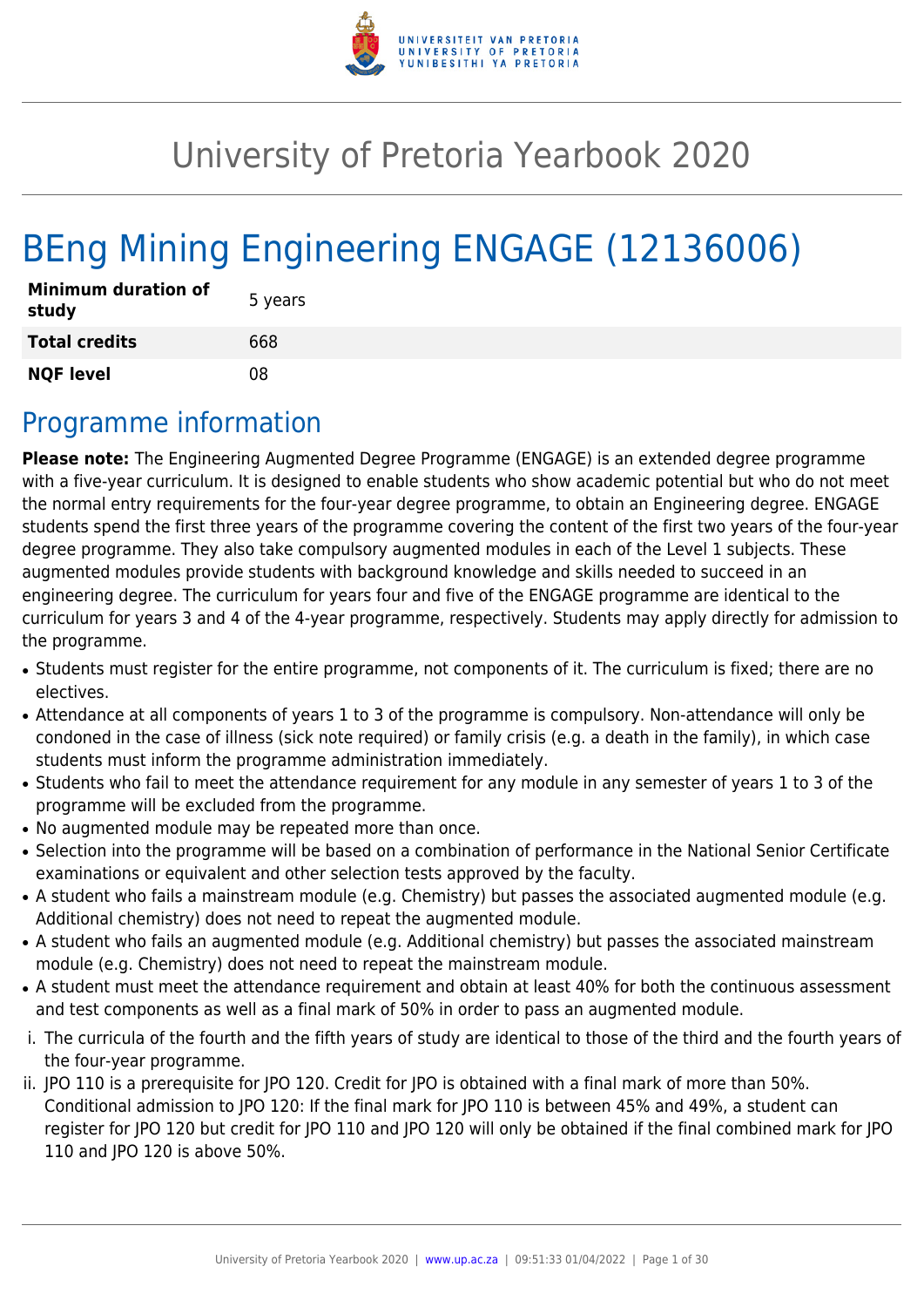

**Please note:** All students will be required to successfully complete JCP 203, Community-based project 203, as part of the requirements for the BEng degree. A student may register for the module during any of the years of study of the programme, but preferably not during the first or the final year of study.

## **Learning outcomes of the BEng degree:**

A graduate in engineering should be able to apply the following skills on an advanced level:

- a. Engineering problem solving.
- b. Application of specialist and fundamental knowledge, with specific reference to mathematics, basic sciences and engineering sciences.
- c. Engineering design and synthesis.
- d. Investigation, experimentation and data analysis.
- e. Engineering methods, skills, tools and information technology.
- f. Professional and general communication.
- g. Awareness and knowledge of the impact of engineering activity on society and the physical environment.
- h. Work in teams and in multidisciplinary environments.
- i. An awareness and ability for lifelong learning.
- j. An awareness and knowledge of principles of professional ethics and practice.
- k. Awareness and knowledge of engineering management principles and economic decision-making.

## **Learning contents of the BEng programmes:**

Six essential knowledge areas are included in the syllabi of the programmes. The typical representation of each knowledge area as a percentage of the total contents of an undergraduate programme is given in brackets ( ) in the list below. This percentage varies for the different study directions, but conforms in all instances to the minimum knowledge area content as stipulated by ECSA.

Knowledge areas:

- a. Mathematics, including numerical methods and statistics (13%)
- b. Basic sciences: the natural sciences essential to the programme (15%)
- c. Engineering sciences (40%)
- d. Engineering design and synthesis (16%)
- e. Computing and information technology (5%)
- f. Complementary studies: communication, economy, management, innovation, environmental impact, ethics, engineering practice (11%).

# Promotion to next study year

#### **Promotion to the second semester of the first year and to the second year of study (Eng. 14)**

- a. A new first-year student who has failed in all the prescribed modules of the programme at the end of the first semester, is excluded from studies in the School of Engineering. A student who is registered for the Engineering Augmented Degree Programme and has passed only 8 credits will also be excluded.
- b. A student who complies with all the requirements of the first year of study, is promoted to the second year of study.
- c. A student who has not passed at least 70% of the credits of the first year of study after the November examinations, must reapply for admission should he/she intend to proceed with his/her studies. Application on the prescribed form must be submitted to the Student Administration of the School of Engineering not later than 11 January. Late applications will be accepted only in exceptional circumstances after approval by the Dean. Should first-year students be readmitted, conditions of readmission will be determined by the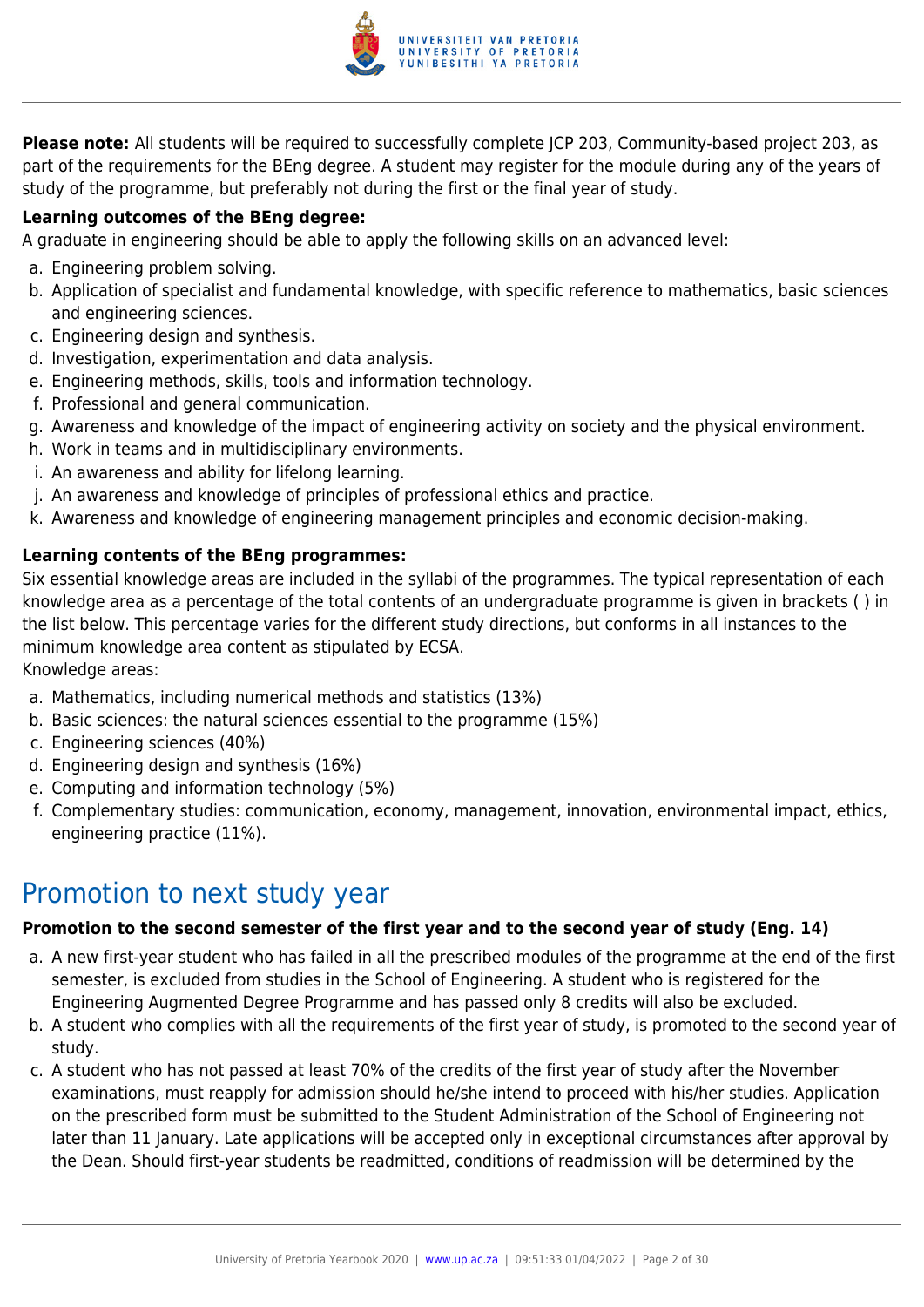

Admissions Committee.

- d. Students who have not passed all the prescribed modules at first year level (level 100), as well as students who are readmitted in terms of Faculty Regulations must register for the outstanding first-year level (level-100) modules.
- e. A student who is repeating his or her first year, may, on recommendation of the relevant heads of department and with the approval of the Dean, be permitted to enroll for modules of the second-year of study in addition to the first-year modules which he or she failed, providing that he or she complies with the prerequisites for the second-year modules and no timetable clashes occur. Students on the ENGAGE programme may, following the same procedure, be permitted to enrol for level-200 modules in addition to the level-100 modules which he/she failed providing that he/she complies with the prerequisites for the modules at 200-level and no timetable clashes occur. On recommendation of the relevant head of department and with special permission from the Dean, permission may be granted to exceed the prescribed number of credits. The total number of credits which may be approved may not exceed the normal number of credits per semester by more than 16 credits.
- f. Students in Computer, Electrical and Electronic Engineering, who fail a first-year module for the second time, forfeit the privilege of registering for any modules of an advanced year of study.

#### **Please note:**

- i. From the second year of study each student should be in possession of an approved calculator. It is assumed that each student will have easy access to a laptop computer.
- ii. Students who intend transferring to Mining Engineering, must familiarise themselves with the stipulations set out in the syllabi of PWP 121 Workshop practice 121.

## **Promotion to the third year of study of the Four-year Programme, as well as to the third and the fourth years of study of the ENGAGE Programme. In case of the fourth year of study of the ENGAGE Programme, the words "first", "second" and "third" must be substituted with the words "second", "third" and "fourth" respectively. (Eng. 15)**

- a. A student who complies with all the requirements of the second year of study, is promoted to the third year of study.
- b. A student must pass all the prescribed modules at first year level (level 100) before he or she is admitted to any module at third year level (level 300).
- c. A student who is repeating his or her second year must register for all the second-year modules still outstanding. Such a student may, on recommendation of the relevant head of department and with the approval of the Dean, be permitted to enroll for modules of the third year of study in addition to the secondyear modules which he or she failed, providing that he or she complies with the prerequisites for the thirdyear modules and no timetable clashes occur. On recommendation of the relevant head of department, and with special permission from the Dean, permission may be granted to exceed the prescribed number of credits. The total number of credits which may be approved may not exceed the normal number of credits per semester by more than 16 credits.
- d. Students in Computer, Electrical and Electronic Engineering who fail a second-year module for the second time forfeit the privilege of registering for any modules of the third year of study.
- e. Students who intend transferring to Mining Engineering must familiarise themselves with the stipulations set out in the syllabi of PWP 120 Workshop practice 120, as well as PPY 317 Practical training 317.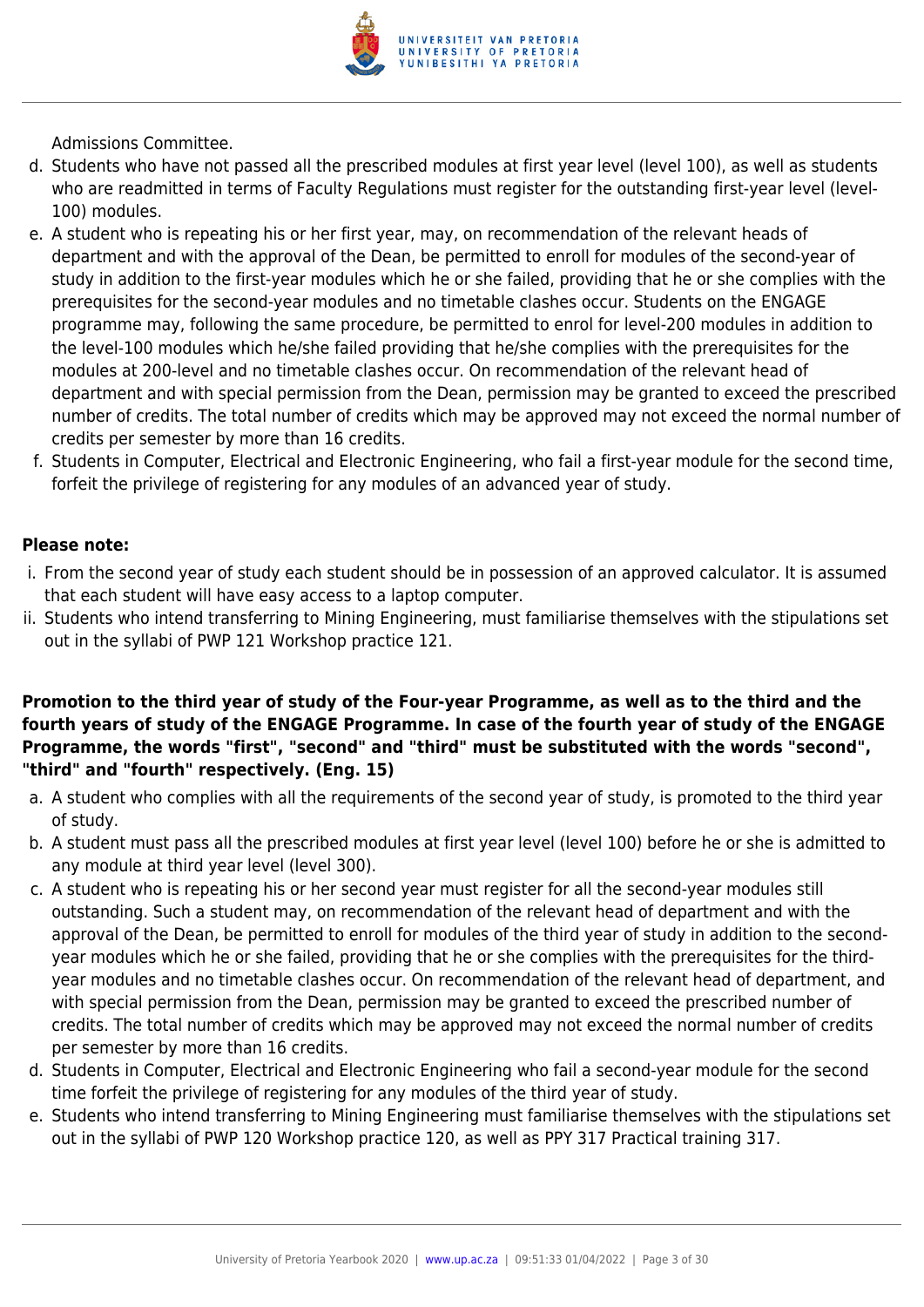

**Promotion to the fourth year of study of the Four-year Programme, as well as to the fifth year of study of the ENGAGE Programme. In case of the fifth year of study of the ENGAGE Programme, the words "second", "third" and "fourth" must be substituted with the words "third", "fourth" and "fifth" respectively. (Eng. 16)**

- a. A student who complies with all the requirements of the third year of study is promoted to the fourth year of study. A student who does not comply with all the requirements but who is able to register for all outstanding modules in order to complete the degree programme, may at registration be promoted to the fourth year of study.
- b. A student must pass all the prescribed modules of the second year of study, before he or she is admitted to any module of the fourth year of study.
- c. A student who has not passed all the prescribed modules of the third year of study, must register for the outstanding modules. A student may be admitted by the Dean, on the recommendation of the relevant head of department, to modules of the fourth year of study, in addition to the outstanding third-year modules, provided that he or she complies with the prerequisites of the fourth-year modules and no timetable clashes occur. The total number of credits per semester for which a student registers may not exceed the normal number of credits per semester by more than 16 credits. In exceptional cases, the Dean may, on recommendation of the relevant head of department, permit a student to exceed the above limit.
- d. Students in Computer, Electrical and Electronic Engineering who fail a third-year module for the second time, forfeit the privilege of registering for any modules of the fourth year of study.

# Pass with distinction

- a. A student graduates with distinction if:
- i. no module of the third or fourth year of study of the four year programme or of the fourth or fifth year of the ENGAGE programme was repeated and a weighted average of at least 75% was obtained in one year in all the modules of the final year of study; and
- ii. the degree programme was completed within the prescribed four years for the four year programme and within the prescribed five years of the ENGAGE programme.
- b. Exceptional cases to the above will be considered by the Dean.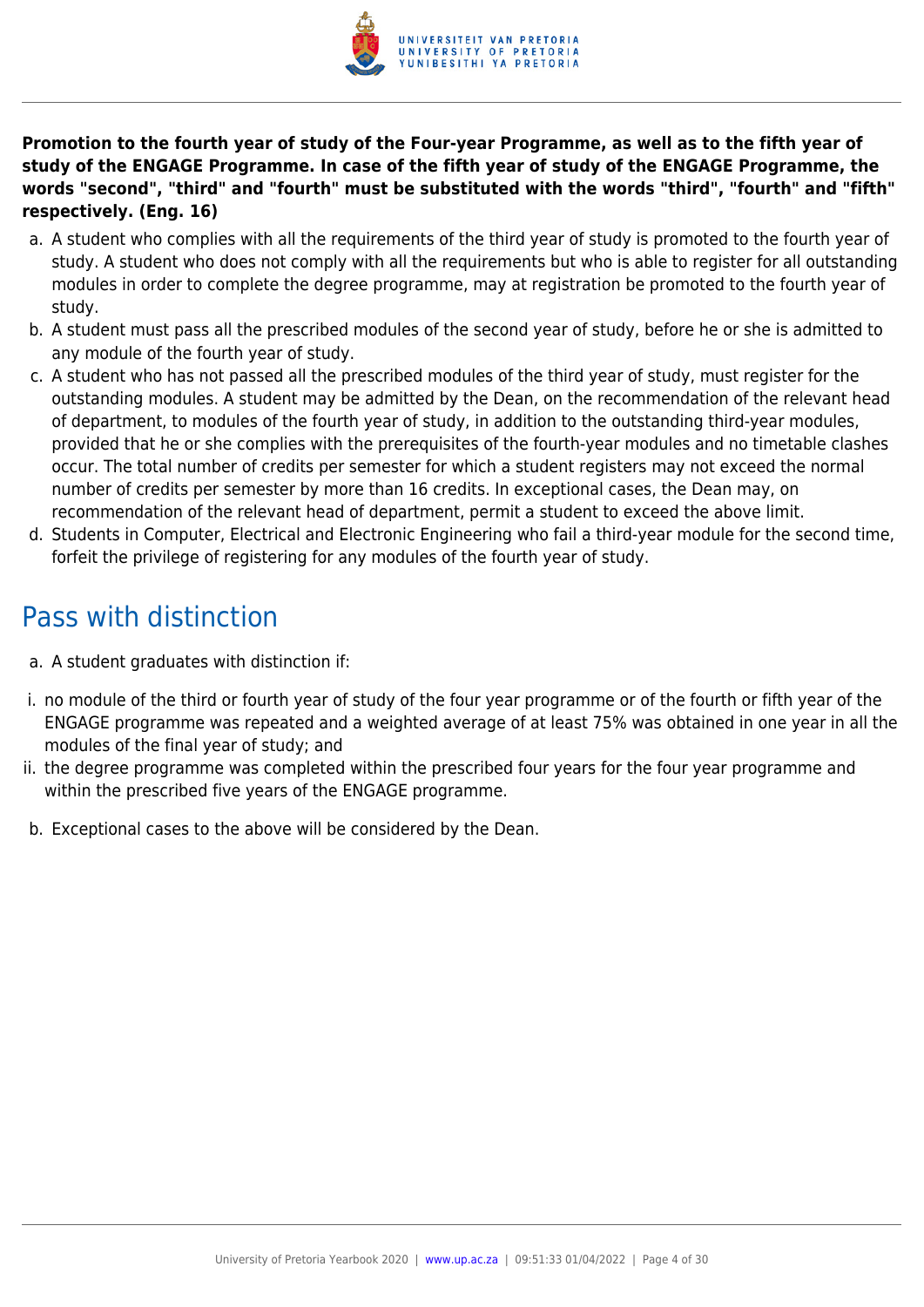

# Curriculum: Year 1

**Minimum credits: 128**

# **Fundamental modules**

# **Academic orientation 112 (UPO 112)**

| <b>Module credits</b>         | 0.00                           |
|-------------------------------|--------------------------------|
| Language of tuition           | Module is presented in English |
| <b>Department</b>             | <b>EBIT Deans Office</b>       |
| <b>Period of presentation</b> | Year                           |

# **Core modules**

# **General chemistry 171 (CHM 171)**

| <b>Module credits</b>         | 16.00                                                                                                  |
|-------------------------------|--------------------------------------------------------------------------------------------------------|
| <b>Service modules</b>        | Faculty of Engineering, Built Environment and Information Technology                                   |
| <b>Prerequisites</b>          | No prerequisites.                                                                                      |
| <b>Contact time</b>           | 1 discussion class per week, 1 practical per week, 1 web-based period per week,<br>4 lectures per week |
| <b>Language of tuition</b>    | Module is presented in English                                                                         |
| <b>Department</b>             | Chemistry                                                                                              |
| <b>Period of presentation</b> | Semester 1                                                                                             |

#### **Module content**

General introduction to inorganic, analytical and physical chemistry. Nomenclature of inorganic ions and compounds, stoichiometric calculations concerning chemical reactions, redox reactions, solubilities and solutions, atomic structure, periodicity. Molecular structure and chemical bonding using the VSEPR model. Principles of reactivity, electrochemistry, energy and chemical reactions, entropy and free energy. Appropriate tutorial classes and practicals.

# **Physics 176 (FSK 176)**

| <b>Module credits</b>         | 16.00                                                                  |
|-------------------------------|------------------------------------------------------------------------|
| <b>Service modules</b>        | Faculty of Engineering, Built Environment and Information Technology   |
| <b>Prerequisites</b>          | No prerequisites.                                                      |
| <b>Contact time</b>           | 1 discussion class per week, 1 practical per week, 4 lectures per week |
| <b>Language of tuition</b>    | Module is presented in English                                         |
| <b>Department</b>             | Physics                                                                |
| <b>Period of presentation</b> | Semester 2                                                             |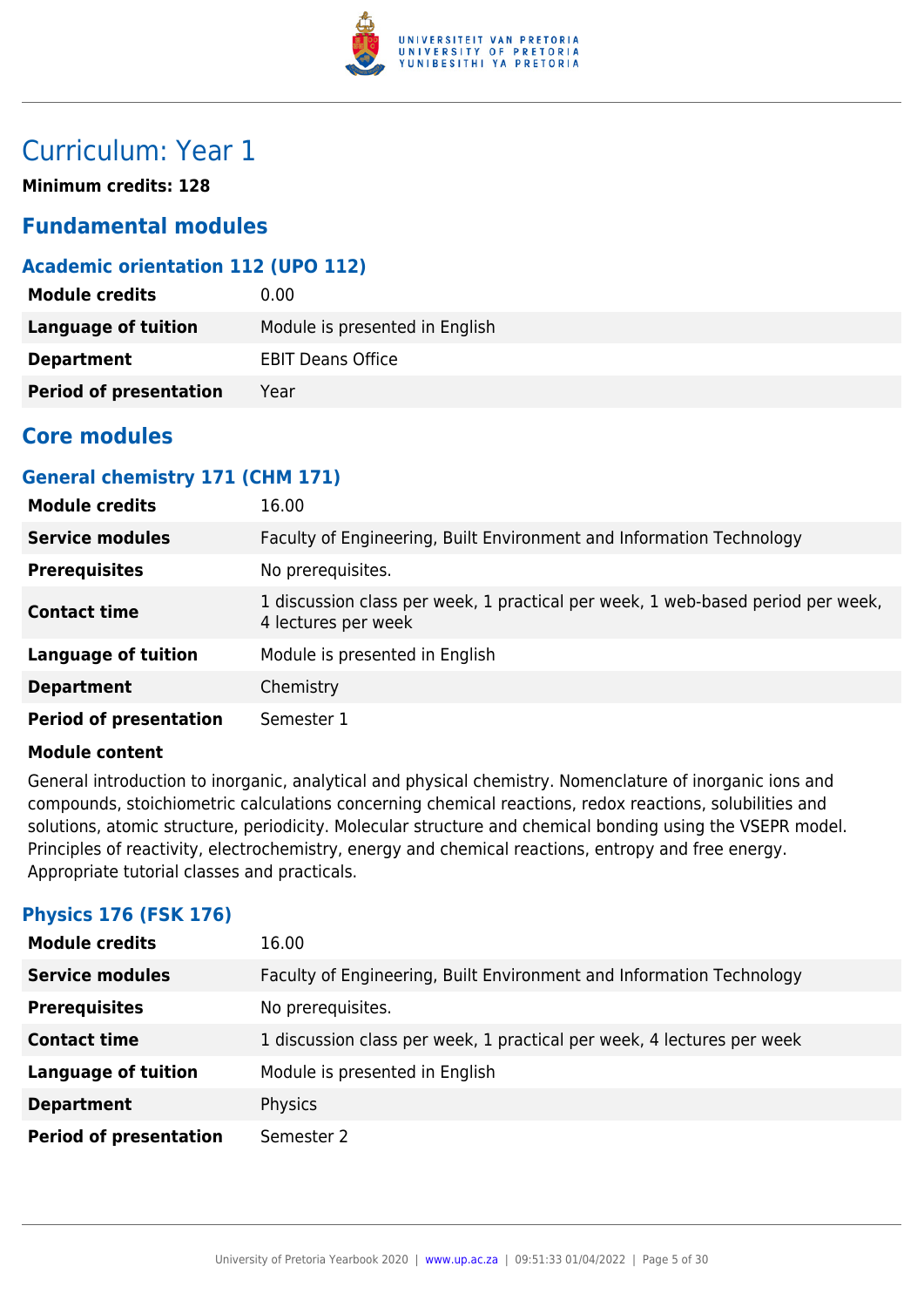

Introductory mathematics: Symbols, exponents, logarithms, angles in degrees, radial measure, goniometry, differentiation, and integration. Motion along a straight line: position and displacement, acceleration. Vectors: adding vectors, components, multiplying vectors. Motion in two and three dimensions: projectile motion, circular motion. Force and motion: Newton's Law, force, friction. Kinetic energy and work: work, power. Potential energy: Centre of mass, linear momentum. Collisions: impulse and linear momentum, elastic collisions, inelastic collisions. Rotation: kinetic energy of rotation, torque. Oscillations and waves: Simple harmonic motion, types of waves, wavelength and frequency, interference of waves, standing waves, the Doppler effect. Temperature, heat and the first law of thermodynamics.

# **Humanities and social sciences 110 (HAS 110)**

| <b>Module credits</b>         | 8.00                                                                 |
|-------------------------------|----------------------------------------------------------------------|
| <b>Service modules</b>        | Faculty of Engineering, Built Environment and Information Technology |
| <b>Prerequisites</b>          | No prerequisites.                                                    |
| <b>Contact time</b>           | 2 lectures per week                                                  |
| <b>Language of tuition</b>    | Module is presented in English                                       |
| <b>Department</b>             | Anthropology and Archaeology                                         |
| <b>Period of presentation</b> | Semester 1                                                           |

#### **Module content**

Social sciences: Perspectives on contemporary society

An introduction to long-standing questions about the nature of human societies and contemporary challenges. Topics to be discussed include globalisation and increasing connectedness; rising unemployment, inequality and poverty; rapid urbanisation and the modern city form; transformations in the nature of work; environmental degradation and tensions between sustainability and growth; shifts in global power relations; the future of the nation-state and supra-national governance structures; and possibilities for extending human rights and democracy. Critical questions are posed about modern selfhood, sociality, culture and identity against the background of new communications technologies, ever more multicultural societies, enduring gender, class and race inequities, and the emergence of new and the resurgence of older forms of social and political identity. These issues are approached from the vantage of our location in southern Africa and the continent, drawing on social science perspectives.

#### **Humanities and social sciences 120 (HAS 120)**

| <b>Module credits</b>         | 8.00                                                                 |
|-------------------------------|----------------------------------------------------------------------|
| <b>Service modules</b>        | Faculty of Engineering, Built Environment and Information Technology |
| <b>Prerequisites</b>          | No prerequisites.                                                    |
| <b>Contact time</b>           | 2 lectures per week                                                  |
| <b>Language of tuition</b>    | Module is presented in English                                       |
| <b>Department</b>             | Afrikaans                                                            |
| <b>Period of presentation</b> | Semester 2                                                           |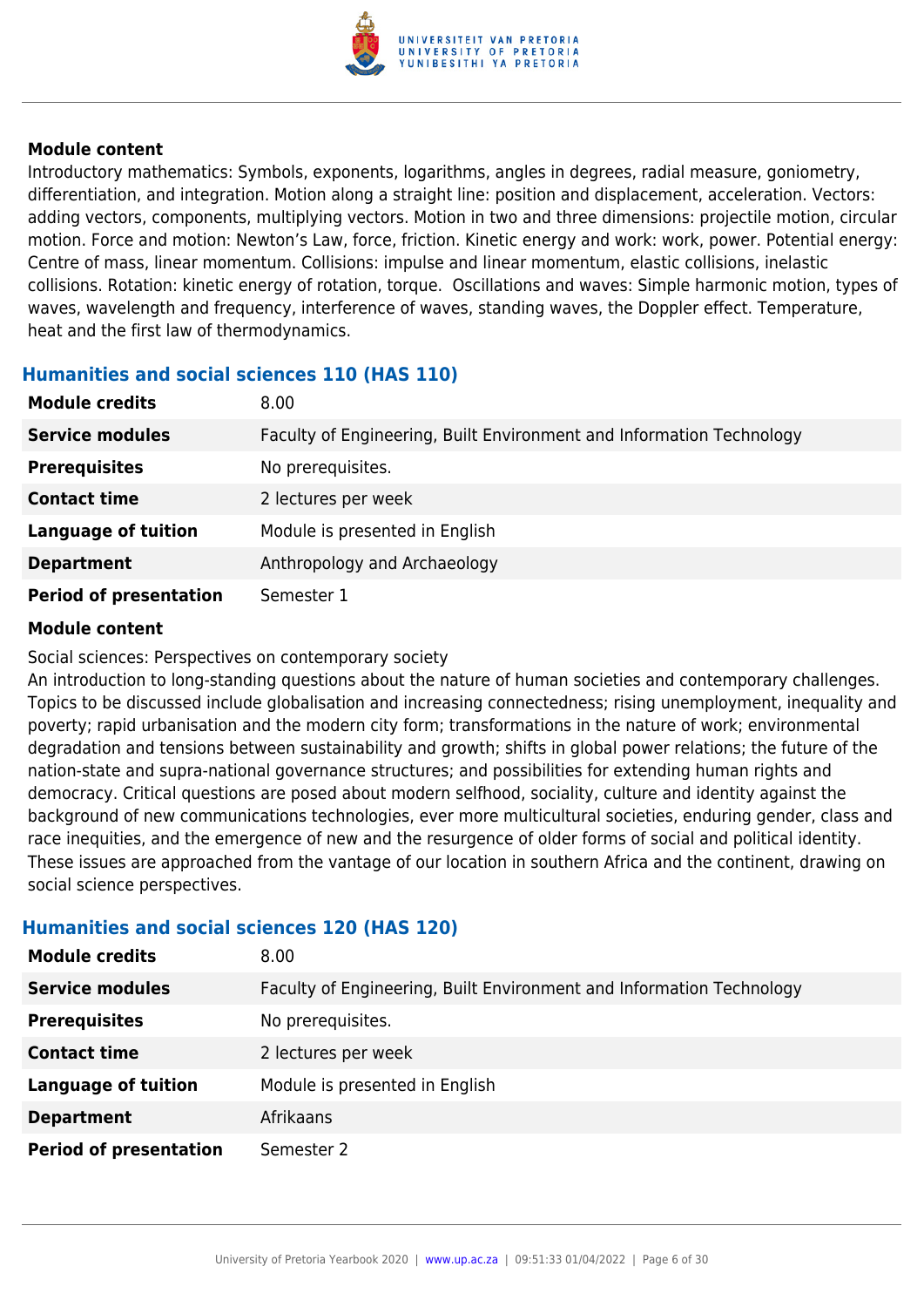

Humanities: Text, culture and communication

Successful communication of ideas, values and traditions depends on understanding both the literal and implied meanings of texts. In this module students are introduced to a variety of texts, including original literary and visual texts, with a view to developing an understanding of how textual meanings have been constructed and negotiated over time. Students are encouraged to understand themselves as products of – and participants in – these traditions, ideas and values. Appropriate examples will be drawn from, among others, the Enlightenment, Modernism, Existentialism, Postmodernism and Post-colonialism.

# **Professional orientation 110 (JPO 110)**

| <b>Module credits</b>         | 8.00                                                         |
|-------------------------------|--------------------------------------------------------------|
| <b>Prerequisites</b>          | No prerequisites.                                            |
| <b>Contact time</b>           | 3 lectures per week, 3 tutorials per week, Foundation Course |
| <b>Language of tuition</b>    | Module is presented in English                               |
| <b>Department</b>             | <b>EBIT Deans Office</b>                                     |
| <b>Period of presentation</b> | Semester 1                                                   |
|                               |                                                              |

#### **Module content**

A project-based approach is followed to equip students wiuth academic and IT skills to succeed within the School of Engineering at UP.

# **Additional Chemistry 1 111 (JPO 111)**

| <b>Module credits</b>         | 8.00                                                        |
|-------------------------------|-------------------------------------------------------------|
| <b>Prerequisites</b>          | No prerequisites.                                           |
| <b>Contact time</b>           | 1 lecture per week, 3 tutorials per week, Foundation Course |
| Language of tuition           | Module is presented in English                              |
| <b>Department</b>             | <b>EBIT Deans Office</b>                                    |
| <b>Period of presentation</b> | Semester 1                                                  |

#### **Module content**

Background knowledge, problem-solving skills, conceptual understanding and chemical reasoning skills required by CHM 171/172.

# **Additional Mathematics 1 116 (JPO 116)**

| <b>Prerequisites</b><br>No prerequisites.                                          |  |
|------------------------------------------------------------------------------------|--|
| <b>Contact time</b><br>1 lecture per week, 3 tutorials per week, Foundation Course |  |
| Module is presented in English<br>Language of tuition                              |  |
| <b>Department</b><br><b>EBIT Deans Office</b>                                      |  |
| <b>Period of presentation</b><br>Semester 1                                        |  |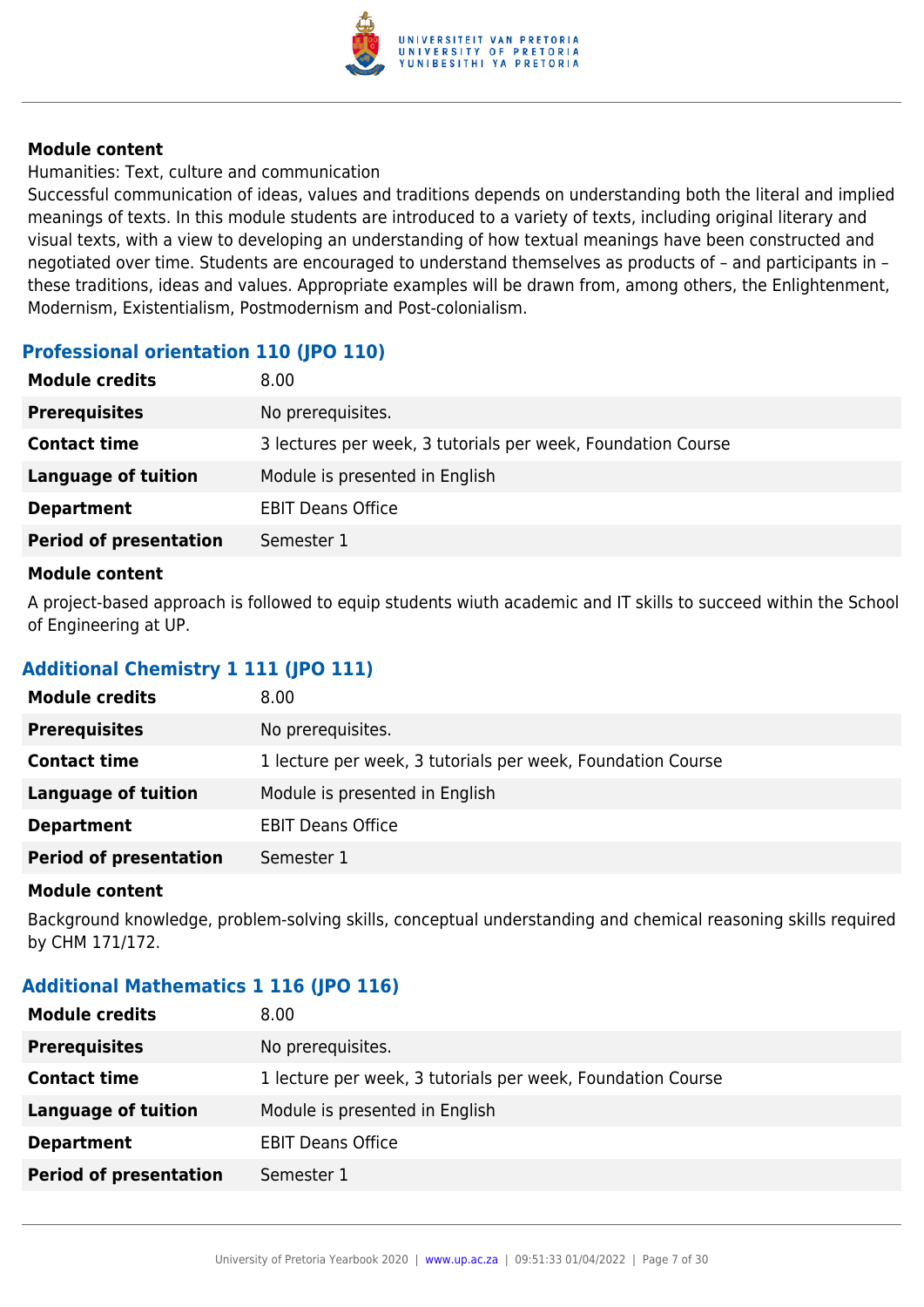

Background knowledge, problem-solving skills, conceptual understanding and mathematical reasoning skills required by WTW 158.

# **Professional orientation 120 (JPO 120)**

| <b>Module credits</b>         | 8.00                                                         |
|-------------------------------|--------------------------------------------------------------|
| <b>Prerequisites</b>          | A mark of between 45% and 49% for JPO 110.                   |
| <b>Contact time</b>           | 3 lectures per week, 3 tutorials per week, Foundation Course |
| <b>Language of tuition</b>    | Module is presented in English                               |
| <b>Department</b>             | <b>EBIT Deans Office</b>                                     |
| <b>Period of presentation</b> | Semester 2                                                   |

#### **Module content**

A project-based approach is followed to equip students with academic and IT skills to succeed within the School of Engineering at UP.

# **Additional Physics 122 (JPO 122)**

| <b>Module credits</b>         | 8.00                                                        |
|-------------------------------|-------------------------------------------------------------|
| <b>Prerequisites</b>          | No prerequisites.                                           |
| <b>Contact time</b>           | 1 lecture per week, 3 tutorials per week, Foundation Course |
| <b>Language of tuition</b>    | Module is presented in English                              |
| <b>Department</b>             | <b>EBIT Deans Office</b>                                    |
| <b>Period of presentation</b> | Semester 2                                                  |
|                               |                                                             |

#### **Module content**

Background knowledge, problem-solving skills, conceptual understanding and physical reasoning skills required by FSK 116/176.

# **Additional Mathematics 2 126 (JPO 126)**

| <b>Module credits</b>         | 8.00                                                        |
|-------------------------------|-------------------------------------------------------------|
| <b>Prerequisites</b>          | No prerequisites.                                           |
| <b>Contact time</b>           | 1 lecture per week, 3 tutorials per week, Foundation Course |
| Language of tuition           | Module is presented in English                              |
| <b>Department</b>             | <b>EBIT Deans Office</b>                                    |
| <b>Period of presentation</b> | Semester 2                                                  |

#### **Module content**

Background knowledge, problem-solving skills, conceptual understanding and mathematical reasoning skills required by WTW 164.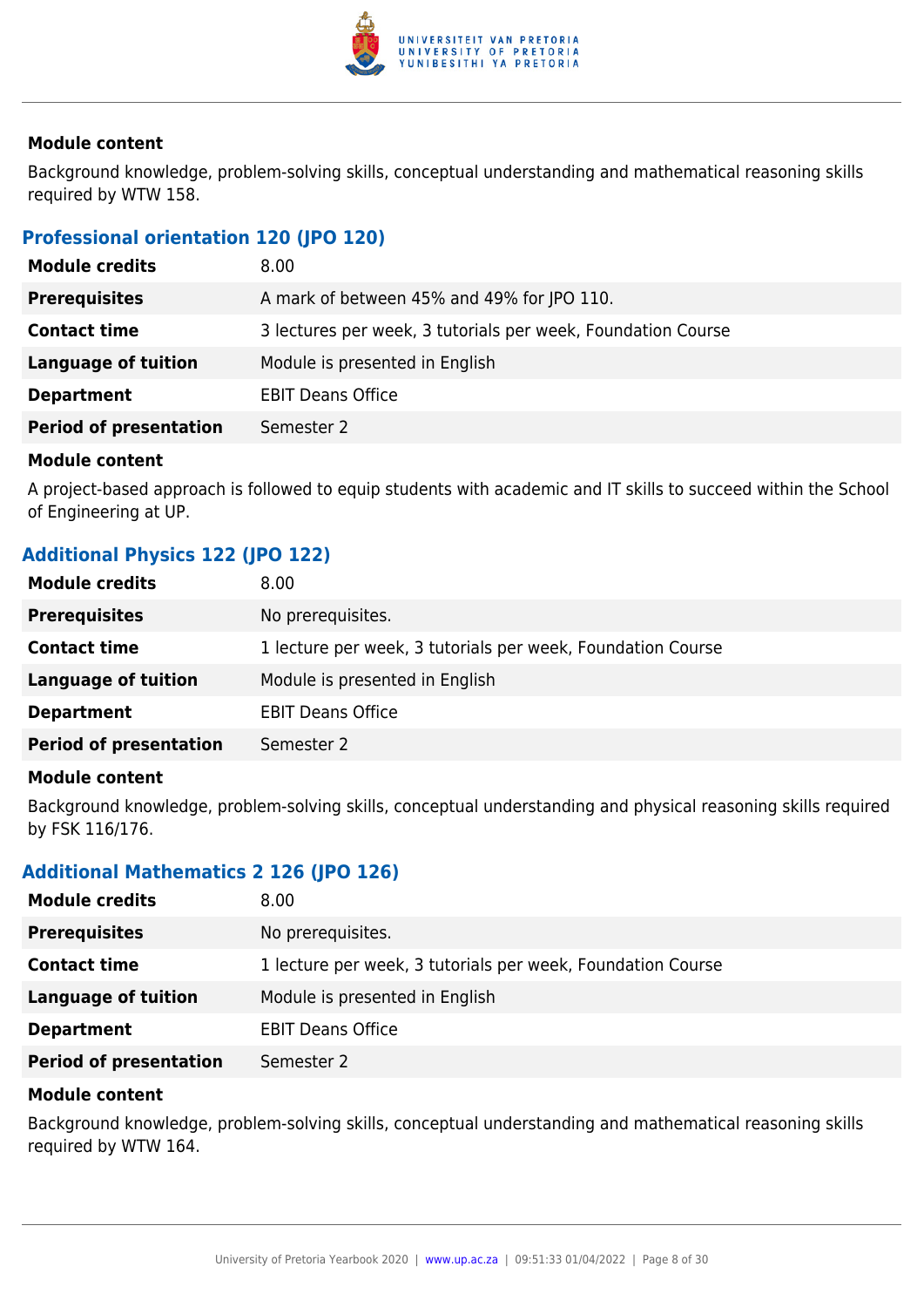

# **Workshop practice 121 (PWP 121)**

| <b>Module credits</b>         | 8.00                             |
|-------------------------------|----------------------------------|
| <b>Prerequisites</b>          | No prerequisites.                |
| <b>Contact time</b>           | 1 other contact session per week |
| <b>Language of tuition</b>    | Module is presented in English   |
| <b>Department</b>             | Mining Engineering               |
| <b>Period of presentation</b> | Semester 2                       |

#### **Module content**

\*Attendance modules only

The modules are presented during the first year of study and, subject to departmental arrangements, can be attended either during July or December holiday periods. The duration will be a minimum of two weeks, during which time the student will receive training in a mine as well as a mine workshop. Training will include the following maintenance aspects: rotary and percussion drills, transport equipment, hoists and hoist ropes, electrical motors, conveyor belts and pumps. A satisfactory report must be submitted within two weeks after the commencement of lectures of the following semester.

## **Calculus 158 (WTW 158)**

| <b>Module credits</b>         | 16.00                                                                |
|-------------------------------|----------------------------------------------------------------------|
| <b>Service modules</b>        | Faculty of Engineering, Built Environment and Information Technology |
| <b>Prerequisites</b>          | 60% for Mathematics in Grade 12                                      |
| <b>Contact time</b>           | 1 tutorial per week, 4 lectures per week                             |
| <b>Language of tuition</b>    | Module is presented in English                                       |
| <b>Department</b>             | <b>Mathematics and Applied Mathematics</b>                           |
| <b>Period of presentation</b> | Semester 1                                                           |

## **Module content**

\*This module is designed for first-year engineering students. Students will not be credited for more than one of the following modules for their degree: WTW 158, WTW 114, WTW 134, WTW 165. Introduction to vector algebra. Functions, limits and continuity. Differential calculus of single variable functions, rate of change, graph sketching, applications. The mean value theorem, the rule of L'Hospital. Indefinite integrals, integration.

#### **Mathematics 164 (WTW 164)**

| <b>Module credits</b>      | 16.00                                                                |
|----------------------------|----------------------------------------------------------------------|
| <b>Service modules</b>     | Faculty of Engineering, Built Environment and Information Technology |
| <b>Prerequisites</b>       | WTW 114 or WTW 158                                                   |
| <b>Contact time</b>        | 1 tutorial per week, 4 lectures per week                             |
| <b>Language of tuition</b> | Module is presented in English                                       |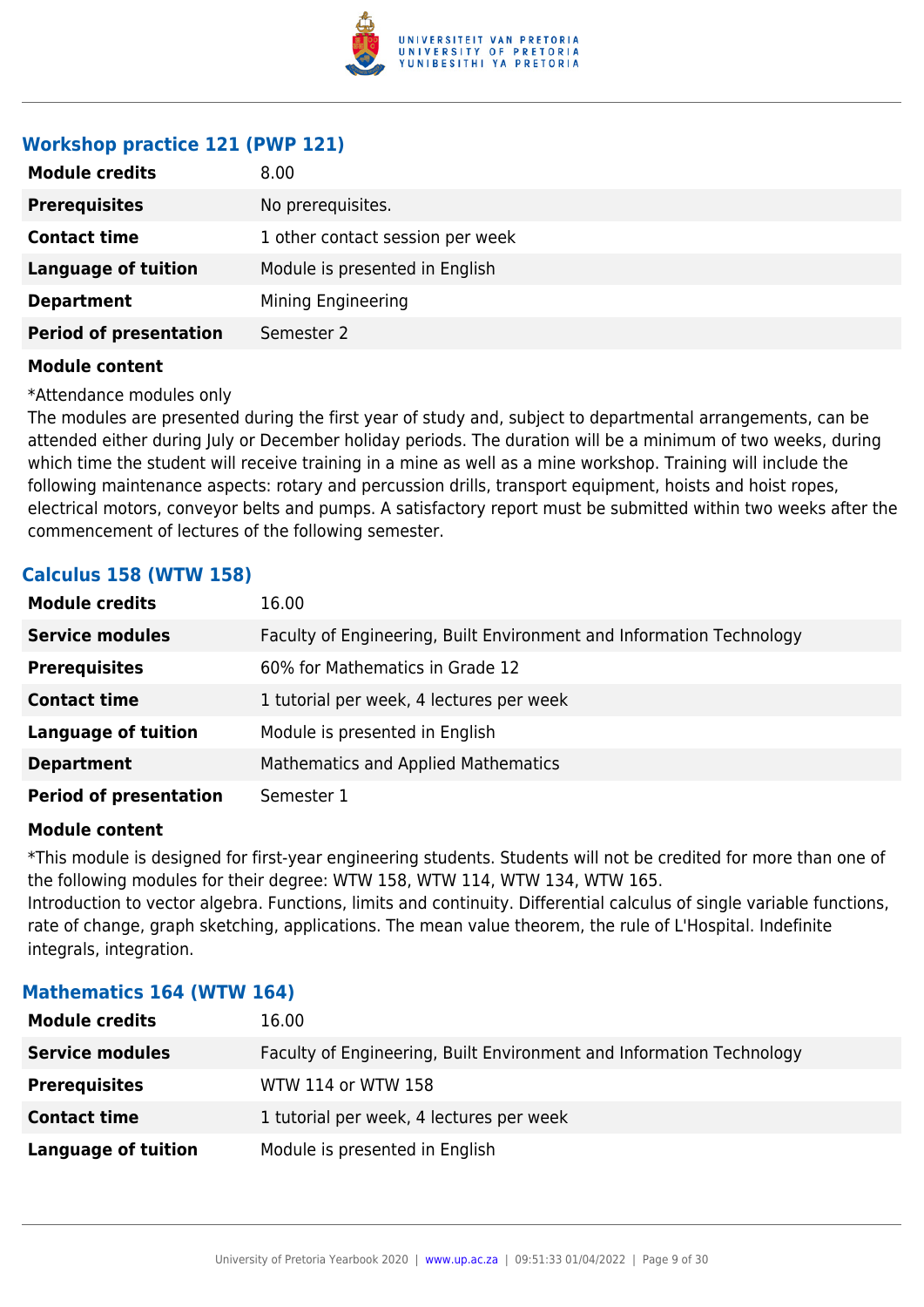

**Department** Mathematics and Applied Mathematics

#### **Period of presentation** Semester 2

#### **Module content**

\*This module is designed for first-year engineering students. Students will not be credited for more than one of the following modules for their degree: WTW 146, WTW 148 and WTW 124,

Vector algebra with applications to lines and planes in space, matrix algebra, systems of linear equations, determinants, complex numbers, factorisation of polynomials and conic sections. Integration techniques, improper integrals. The definite integral, fundamental theorem of Calculus. Applications of integration. Elementary power series and Taylor's theorem. Vector functions, space curves and arc lengths. Quadratic surfaces and multivariable functions.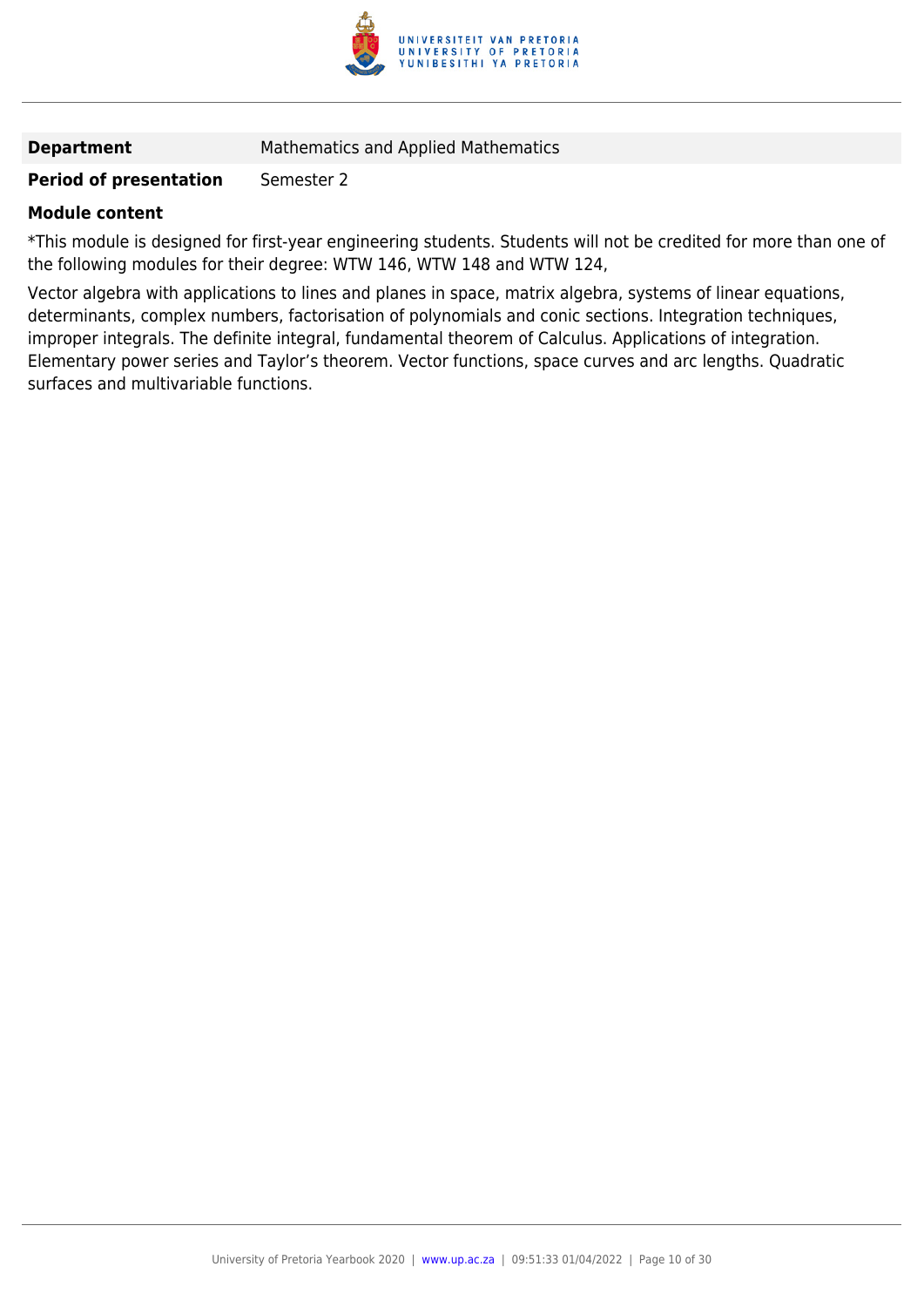

# Curriculum: Year 2

**Minimum credits: 128**

# **Core modules**

# **Electricity and electronics 122 (EBN 122)**

| <b>Module credits</b>         | 16.00                                                          |
|-------------------------------|----------------------------------------------------------------|
| <b>Prerequisites</b>          | No prerequisites.                                              |
| <b>Contact time</b>           | 1 practical per week, 1 tutorial per week, 3 lectures per week |
| Language of tuition           | Module is presented in English                                 |
| <b>Department</b>             | Electrical, Electronic and Computer Engineering                |
| <b>Period of presentation</b> | Semester 2                                                     |

#### **Module content**

Electrical quantities, units, definitions, conventions. Electrical symbols, ideal and practical current and voltage sources, controlled sources. Ohm's law in resistive circuits, Kirchoff's current and voltage laws, resistors in series and parallel circuits, voltage and current division, mesh current and node voltage methods. Circuit theorems: linearity, superposition, Thevenin and Norton equivalent circuits, sources transformation, power calculation, maximum power transfer. Energy storage elements: current, voltage, power and energy in inductors and capacitors, inductors and capacitors in series and parallel. Ideal operational amplifiers and applications: inverting and noninverting amplifiers, summing amplifiers, current sources, integrators.

# **Community-based project 203 (JCP 203)**

| <b>Module credits</b>         | 8.00                           |
|-------------------------------|--------------------------------|
| <b>Prerequisites</b>          | No prerequisites.              |
| <b>Contact time</b>           | 1 lecture per week             |
| <b>Language of tuition</b>    | Module is presented in English |
| <b>Department</b>             | <b>Informatics</b>             |
| <b>Period of presentation</b> | Year                           |

#### **Module content**

This module is integrated into all undergraduate academic programmes offered by the Faculty. Main objectives: execution of a community project aimed at achieving a beneficial impact on a section of society; awareness of personal, social and cultural values and an understanding of social issues; and development of life skills. Assessment: project proposal, written progress reports, peer assessment, assessment by community, presentation, report presented in the form of a blog.

# **Additional Electricity and electronics 112 (JPO 112)**

| <b>Module credits</b> | 8.00                                                        |
|-----------------------|-------------------------------------------------------------|
| <b>Prerequisites</b>  | No prerequisites.                                           |
| <b>Contact time</b>   | 1 lecture per week, 3 tutorials per week, Foundation Course |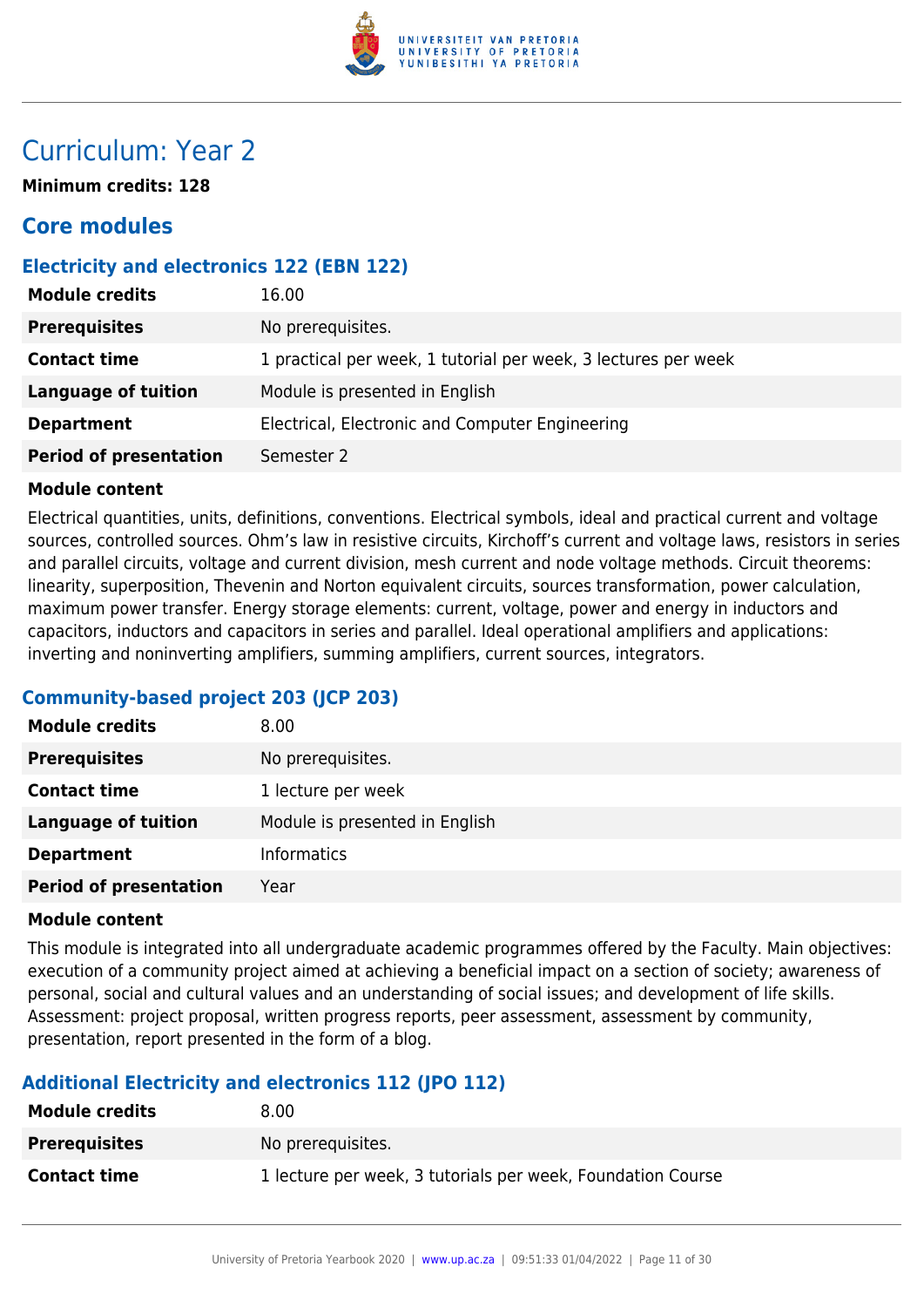

| Language of tuition           | Module is presented in English |
|-------------------------------|--------------------------------|
| <b>Department</b>             | <b>EBIT Deans Office</b>       |
| <b>Period of presentation</b> | Semester 1                     |

Background knowledge, problem-solving skills, conceptual understanding and reasoning skills required by EBN 111/122.

# **Additional Graphical communication 113 (JPO 113)**

| <b>Module credits</b>         | 8.00                                                        |
|-------------------------------|-------------------------------------------------------------|
| <b>Prerequisites</b>          | No prerequisites.                                           |
| <b>Contact time</b>           | 1 lecture per week, 3 tutorials per week, Foundation Course |
| <b>Language of tuition</b>    | Module is presented in English                              |
| <b>Department</b>             | School of Engineering                                       |
| <b>Period of presentation</b> | Semester 1                                                  |
| <b>Module content</b>         |                                                             |

Background knowledge, conceptual understanding, drawing skills and reasoning skills required by MGC 110.

# **Additional Materials science 123 (JPO 123)**

| <b>Module credits</b>         | 8.00                                                        |
|-------------------------------|-------------------------------------------------------------|
| <b>Prerequisites</b>          | No prerequisites.                                           |
| <b>Contact time</b>           | 1 lecture per week, 3 tutorials per week, Foundation Course |
| Language of tuition           | Module is presented in English                              |
| <b>Department</b>             | <b>EBIT Deans Office</b>                                    |
| <b>Period of presentation</b> | Semester 2                                                  |

#### **Module content**

Background knowledge, problem-solving skills, conceptual understanding and reasoning skills required by NMC 113/123.

# **Additional Mechanics 125 (JPO 125)**

| <b>Module credits</b>         | 8.00                                                        |
|-------------------------------|-------------------------------------------------------------|
| <b>Prerequisites</b>          | No prerequisites.                                           |
| <b>Contact time</b>           | 1 lecture per week, 3 tutorials per week, Foundation Course |
| <b>Language of tuition</b>    | Module is presented in English                              |
| <b>Department</b>             | <b>EBIT Deans Office</b>                                    |
| <b>Period of presentation</b> | Semester 2                                                  |
|                               |                                                             |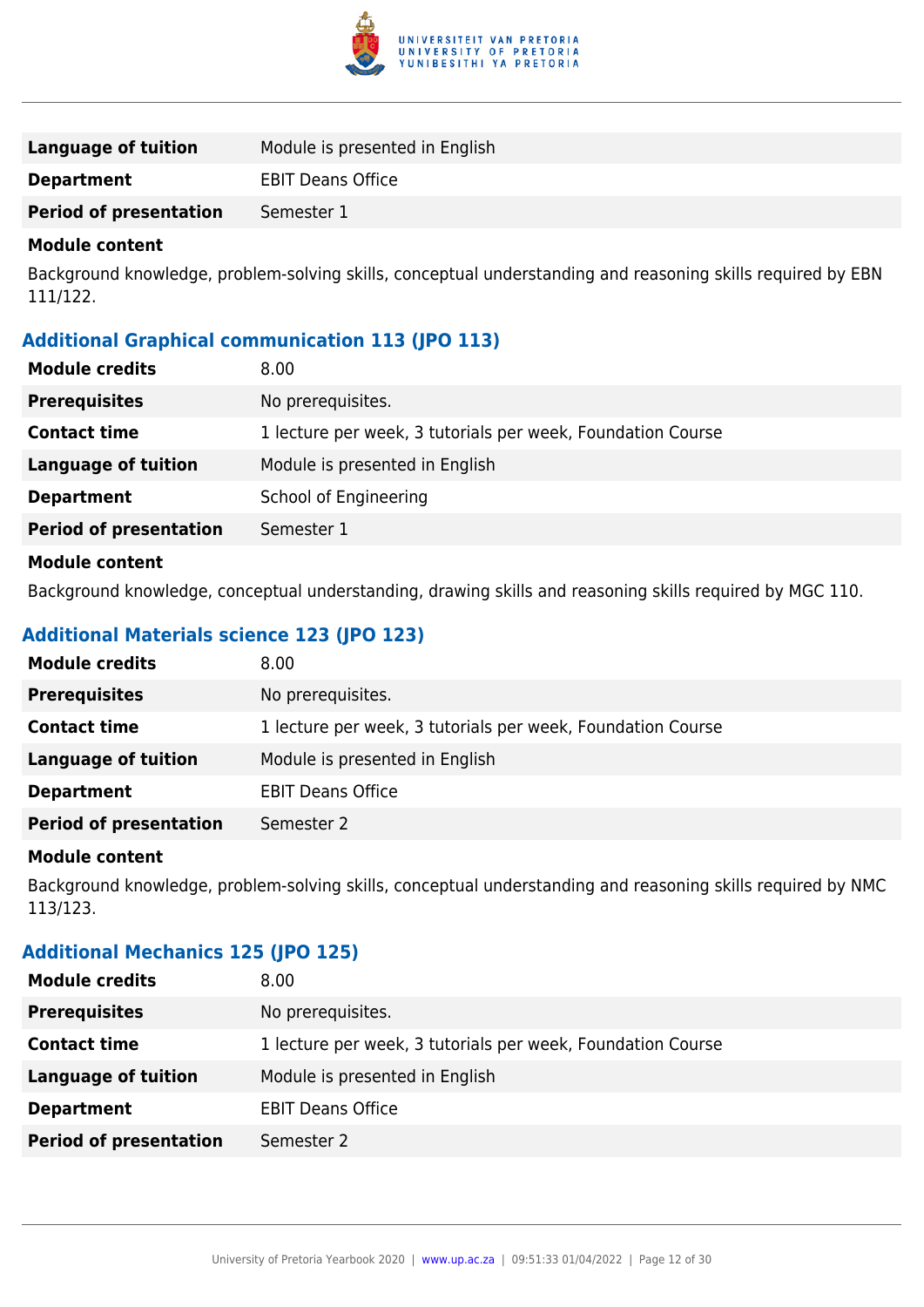

Background knowledge, problem-solving skills, conceptual understanding and reasoning skills required by SWK 122.

# **Graphical communication 110 (MGC 110)**

| <b>Module credits</b>         | 16.00                                     |
|-------------------------------|-------------------------------------------|
| <b>Prerequisites</b>          | No prerequisites.                         |
| <b>Contact time</b>           | 3 lectures per week, 3 tutorials per week |
| <b>Language of tuition</b>    | Module is presented in English            |
| <b>Department</b>             | Mechanical and Aeronautical Engineering   |
| <b>Period of presentation</b> | Semester 1                                |

## **Module content**

Freehand sketching covering the following: perspective, isometric and orthographic drawings. Drawing conventions, graphical techniques and assembly drawings. Evaluation of drawings and error detection. True lengths of lines, projections and intersections. Practical applications of these techniques. Introduction to computer-aided drawings, including dimensioning, crosshatching and detailing. Introduction to basic manufacturing processes including primary (casting, forging and extrusion) and secondary (drilling, turning, milling, grinding, broaching and sawing) manufacturing procedures.

# **Materials science 123 (NMC 123)**

| <b>Module credits</b>         | 16.00                                                          |
|-------------------------------|----------------------------------------------------------------|
| <b>Prerequisites</b>          | No prerequisites.                                              |
| <b>Contact time</b>           | 1 practical per week, 1 tutorial per week, 4 lectures per week |
| Language of tuition           | Module is presented in English                                 |
| <b>Department</b>             | Materials Science and Metallurgical Engineering                |
| <b>Period of presentation</b> | Semester 2                                                     |

#### **Module content**

Introduction to materials: the family of materials, atomic structure and types of bonding, crystal types and space arrangement of atoms, directions and planes in crystals, defects in crystals, diffusion in solids. Mechanical properties of materials: stress and strain, mechanical testing (strength, ductility, hardness, toughness, fatigue, creep), plastic deformation, solid-solution hardening, recrystallisation.

Polymeric materials: polymerisation and industrial methods, types of polymeric materials and their properties. Corrosion of metals: mechanisms and types of corrosion, corrosion rates, corrosion control. The heat treatment of steel: Fe-C phase diagram, equilibrium cooling, hardening and tempering of steel, stainless steel. Composite materials: Introduction, fibre reinforced polymeric composites, concrete, asphalt, wood.

# **Introduction to mining 121 (PMY 121)**

| <b>Module credits</b> | 8.00              |
|-----------------------|-------------------|
| <b>Prerequisites</b>  | No prerequisites. |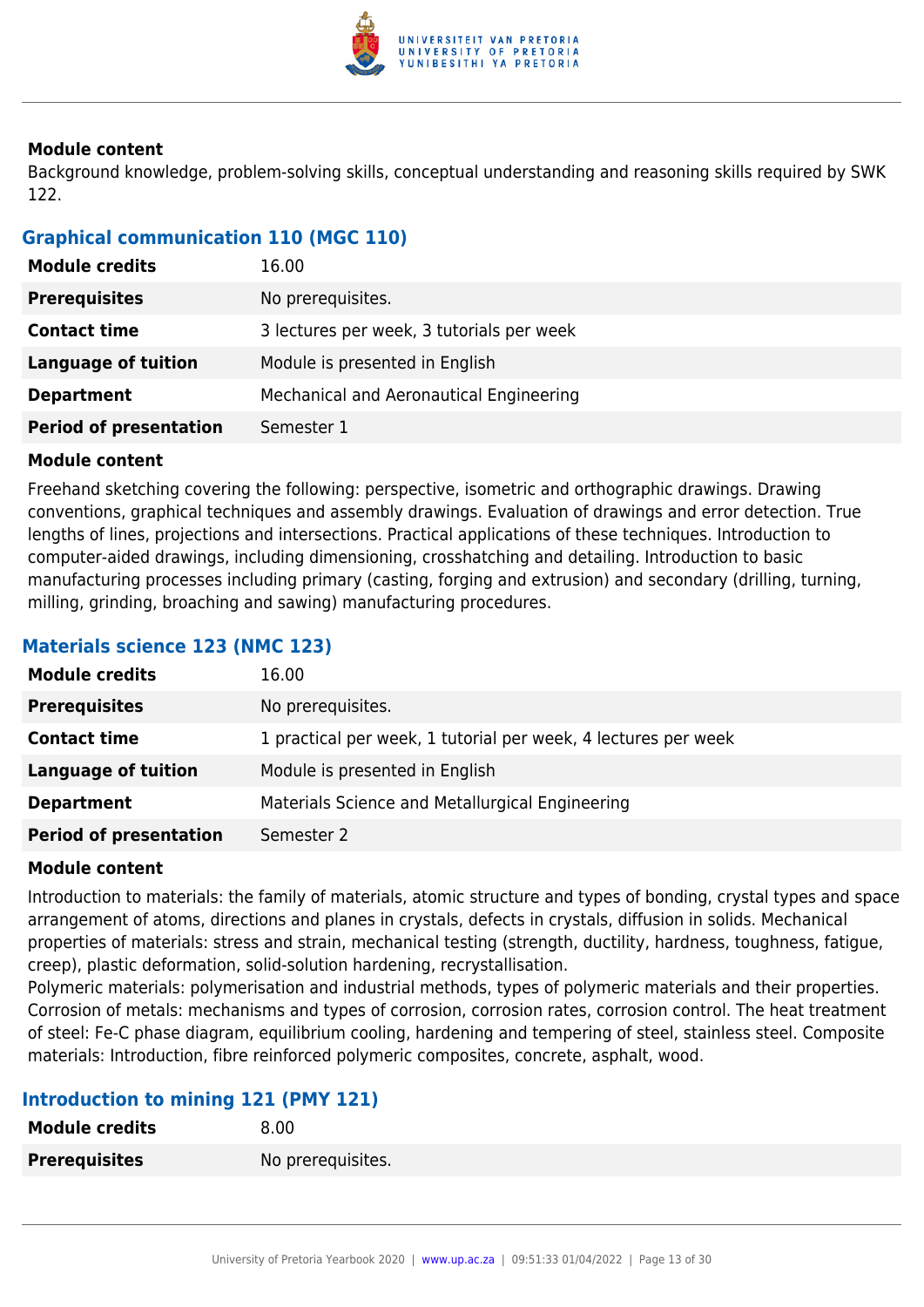

| <b>Contact time</b>           | 2 lectures per week, 2 tutorials per week |
|-------------------------------|-------------------------------------------|
| Language of tuition           | Module is presented in English            |
| <b>Department</b>             | Mining Engineering                        |
| <b>Period of presentation</b> | Semester 2                                |

Introduction: Mining in South Africa: Overview of mining and history in South Africa, Minerals and mining. Surface mining: surface mining method, surface mining planning, rock breaking, rock loading and transport. Underground hard rock mining: A mine in outline, explanation of underground mining terms, basic mine layouts, shafts, development, stoping methods, compressed air, water and electrical reticulation. Underground coal mining: planning and development, rock breaking: stoping and tunnelling. Mine environmental engineering: ventilation practice, airflow, fans, gases, heat, psychometry. Mine strata control: strata control in deep and shallow underground mines, strata control in coal mines.

#### **Experiential training 220 (PPY 220)**

| <b>Module credits</b>         | 16.00                          |
|-------------------------------|--------------------------------|
| <b>Prerequisites</b>          | No prerequisites.              |
| Language of tuition           | Module is presented in English |
| <b>Department</b>             | Mining Engineering             |
| <b>Period of presentation</b> | Semester 2                     |

#### **Module content**

The student needs to undergo practical mine training for a period of at least 6 weeks to be exposed to the mining environment, a report on this vacation work will be expected as per department guideline, in English only.

#### **Mechanics 122 (SWK 122)**

| <b>Module credits</b>         | 16.00                                        |
|-------------------------------|----------------------------------------------|
| <b>Service modules</b>        | Faculty of Natural and Agricultural Sciences |
| <b>Prerequisites</b>          | WTW 158                                      |
| <b>Contact time</b>           | 2 tutorials per week, 4 lectures per week    |
| <b>Language of tuition</b>    | Module is presented in English               |
| <b>Department</b>             | Civil Engineering                            |
| <b>Period of presentation</b> | Semester 2                                   |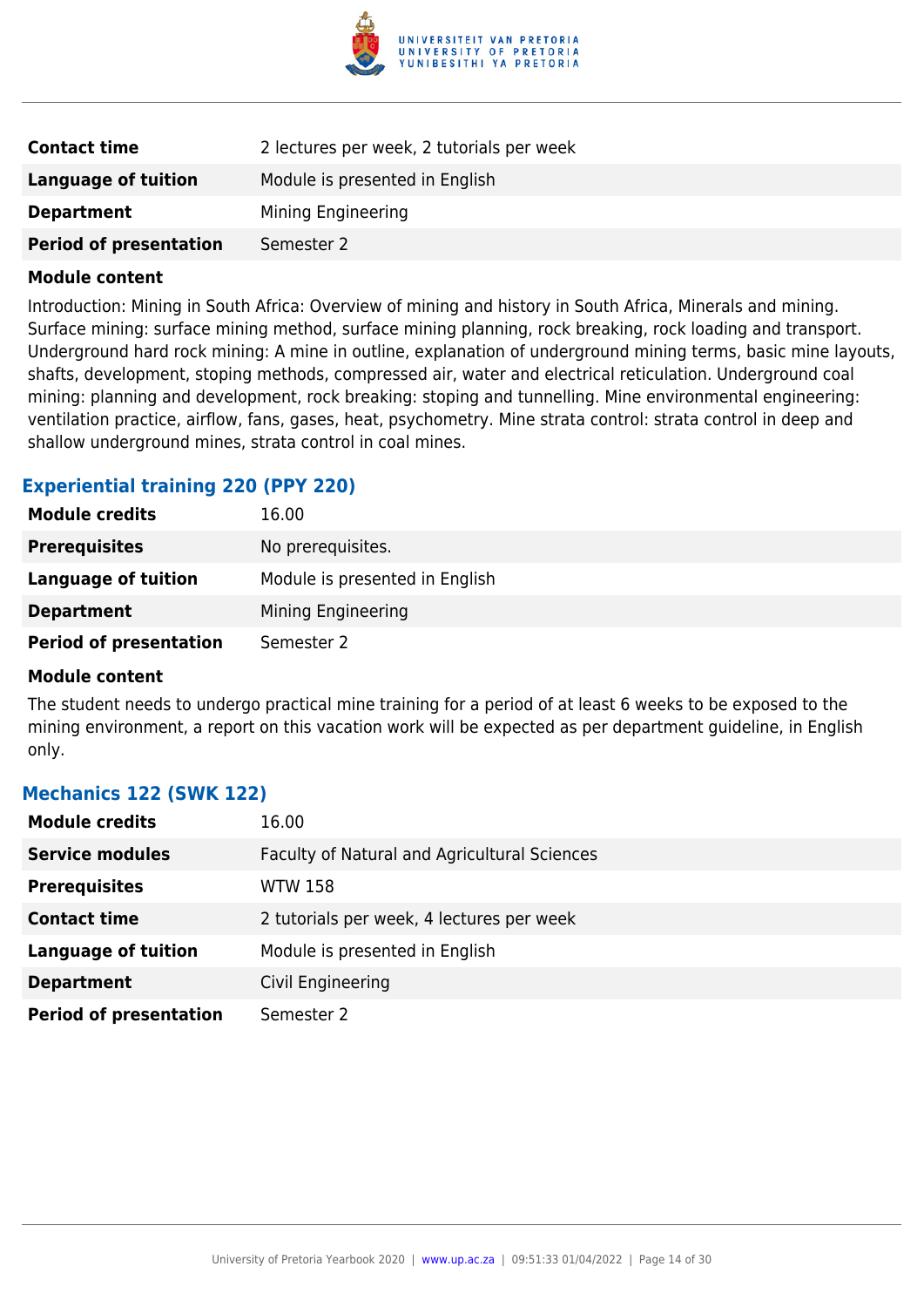

Equivalent force systems, resultants. Newton's laws, units. Forces acting on particles. Rigid bodies: principle of transmissibility, resultant of parallel forces. Vector moments and scalar moments. Relationship between scalarand vector moments. Couples. Equivalent force systems on rigid bodies. Resultants of forces on rigid bodies. Equilibrium in two and three dimensions. Hooke's law. Trusses and frameworks. Centroids and second moments of area. Beams: distributed forces, shear force, bending moment, method of sections, relationship between load, shear force and bending moment.

# **Calculus 258 (WTW 258)**

| <b>Module credits</b>         | 8.00                                                                 |
|-------------------------------|----------------------------------------------------------------------|
| <b>Service modules</b>        | Faculty of Engineering, Built Environment and Information Technology |
| <b>Prerequisites</b>          | WTW 158 and WTW 164                                                  |
| <b>Contact time</b>           | 1 tutorial per week, 2 lectures per week                             |
| <b>Language of tuition</b>    | Module is presented in English                                       |
| <b>Department</b>             | <b>Mathematics and Applied Mathematics</b>                           |
| <b>Period of presentation</b> | Semester 1                                                           |

#### **Module content**

Calculus of multivariable functions, directional derivatives. Extrema. Multiple integrals, polar, cylindrical and spherical coordinates. Line integrals and the theorem of Green. Surface integrals and the theorems of Gauss and Stokes.

#### **Numerical methods 263 (WTW 263)**

| <b>Module credits</b>         | 8.00                                                                 |
|-------------------------------|----------------------------------------------------------------------|
| <b>Service modules</b>        | Faculty of Engineering, Built Environment and Information Technology |
| <b>Prerequisites</b>          | WTW 164                                                              |
| <b>Contact time</b>           | 1 tutorial per week, 2 lectures per week                             |
| <b>Language of tuition</b>    | Module is presented in English                                       |
| <b>Department</b>             | Mathematics and Applied Mathematics                                  |
| <b>Period of presentation</b> | Semester 2                                                           |

#### **Module content**

Numerical integration. Numerical methods to approximate the solution of non-linear equations, systems of equations (linear and non-linear), differential equations and systems of differential equations. Direct methods to solve linear systems of equations.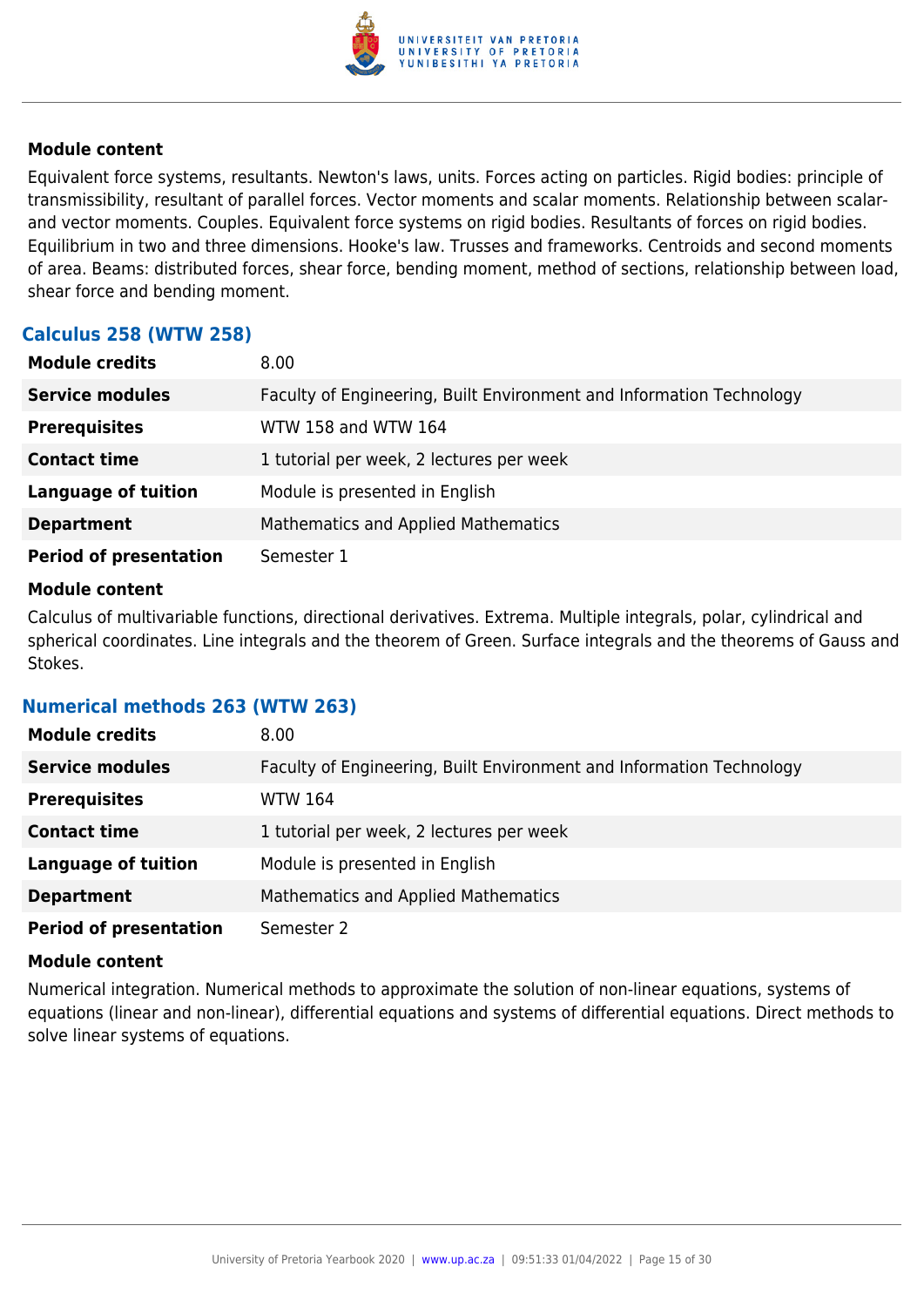

# Curriculum: Year 3

**Minimum credits: 130**

# **Core modules**

# **Engineering statistics 220 (BES 220)**

| <b>Module credits</b>         | 8.00                               |
|-------------------------------|------------------------------------|
| <b>Prerequisites</b>          | WTW 158 GS, WTW 164 GS             |
| <b>Contact time</b>           | 3 lectures per week                |
| <b>Language of tuition</b>    | Module is presented in English     |
| <b>Department</b>             | Industrial and Systems Engineering |
| <b>Period of presentation</b> | Semester 2                         |

#### **Module content**

Engineering systems are often subjected to variation, uncertainty and incomplete information. Mathematical statistics provides the basis for effectively handling and quantifying the effect of these factors. This module provides an introduction to the concepts of mathematical statistics and will include the following syllabus themes: data analysis, probability theory, stochastic modelling, statistical inference and regression analysis.

# **Programming and information technology 213 (MPR 213)**

| <b>Module credits</b>         | 16.00                                      |
|-------------------------------|--------------------------------------------|
| <b>Prerequisites</b>          | No prerequisites.                          |
| <b>Contact time</b>           | 2 practicals per week, 4 lectures per week |
| <b>Language of tuition</b>    | Module is presented in English             |
| <b>Department</b>             | Mechanical and Aeronautical Engineering    |
| <b>Period of presentation</b> | Semester 1                                 |

#### **Module content**

Spreadsheet applications: Formulas and calculations, named ranges, plotting and trend lines, goal seek, linear programming, importing and exporting data, data navigation and filtering. Programming fundamentals: Names and objects, conditional and unconditional looping, branching, functions, modules, packages, reading and writing data files, graphical output (plotting). Solving simple problems using a high level programming language to develop, code and debug programs. Solving complex problems by breaking it down into a number of simple problems using concepts such as functions, modules and available packages. Programming principles are developed through solving mathematics and physics problems.

#### **Dynamics 210 (MSD 210)**

| <b>Module credits</b> | 16.00                                        |
|-----------------------|----------------------------------------------|
| <b>Prerequisites</b>  | FSK 116 or FSK 176 and SWK 122 and WTW 256 # |
| <b>Contact time</b>   | 2 tutorials per week, 3 lectures per week    |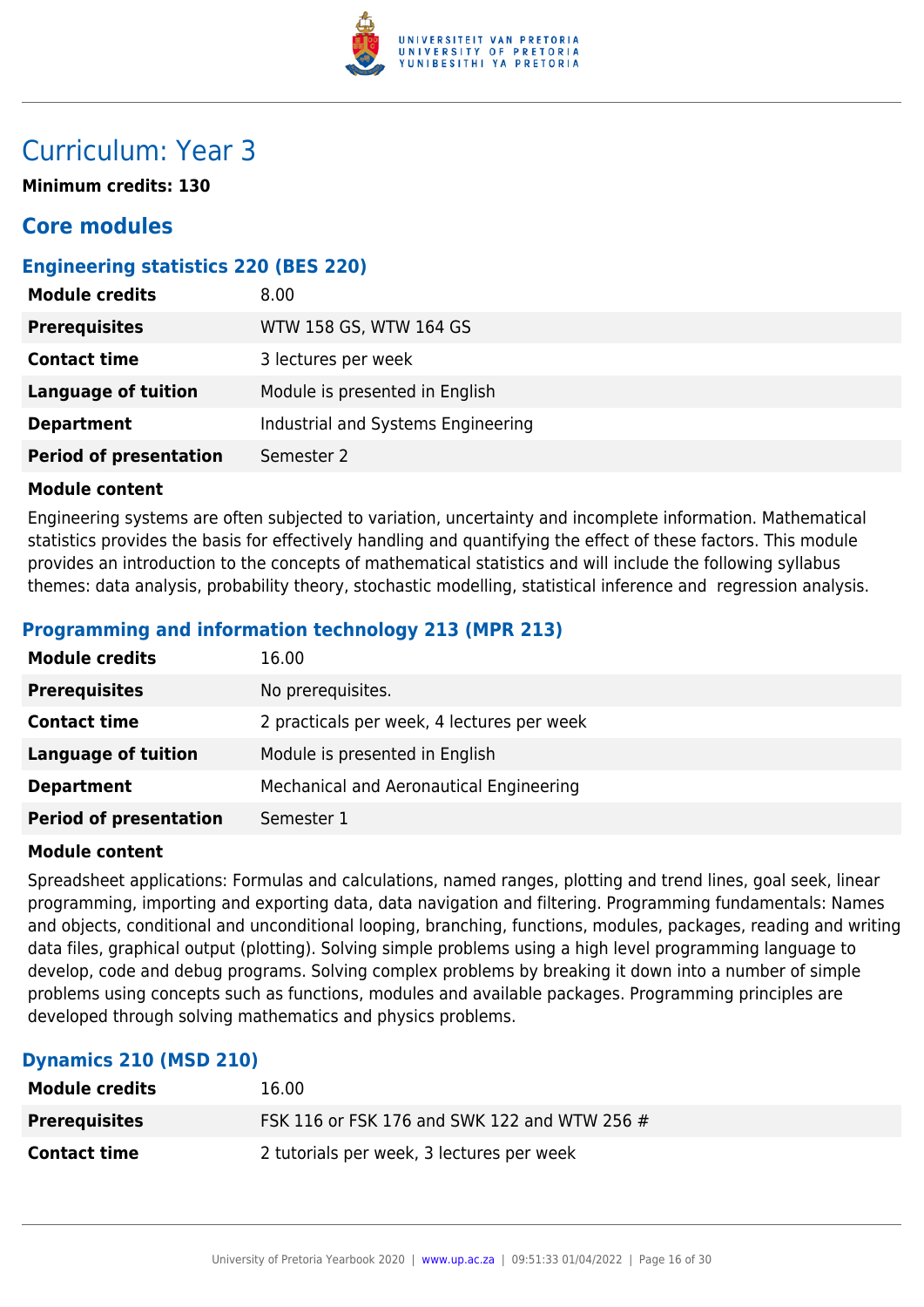

| Language of tuition           | Module is presented in English          |
|-------------------------------|-----------------------------------------|
| <b>Department</b>             | Mechanical and Aeronautical Engineering |
| <b>Period of presentation</b> | Semester 1                              |

Kinetics of systems of particles, Newton's 2nd law generalised for a system of particles, rate of change of momentum and angular momentum relations, work-energy relations, conservation laws, steady mass flow. Plane kinematics of rigid bodies, rotation, translation, general 2D motion, relative motion analysis. Moments and products of inertia. Plane kinetics of rigid bodies, equations of motion, rotation, translation, general 2D motion, work-energy relations. Vibration and time response.

## **Thermodynamics 221 (MTX 221)**

| <b>Module credits</b>         | 16.00                                                          |
|-------------------------------|----------------------------------------------------------------|
| <b>Prerequisites</b>          | FSK 116 or FSK 176                                             |
| <b>Contact time</b>           | 1 practical per week, 1 tutorial per week, 3 lectures per week |
| <b>Language of tuition</b>    | Module is presented in English                                 |
| <b>Department</b>             | Mechanical and Aeronautical Engineering                        |
| <b>Period of presentation</b> | Semester 2                                                     |

#### **Module content**

Application overview. Concepts: system, control mass, control volume, property, state, process, cycles, mass, volume, density, pressure, pure substances, property tables, ideal gases, work and heat, internal energy, enthalpy, specific heat capacity. First law of thermodynamics for control masses and control volumes. Conservation of mass. Processes: isothermal, polytropic, adiabatic, isentropic. Second law of thermodynamics and entropy for control masses and control volumes. Introduction to power cycles . Experimental techniques in thermodynamics.

# **Professional and technical communication 210 (PJJ 210)**

| <b>Module credits</b>         | 8.00                                                   |
|-------------------------------|--------------------------------------------------------|
| <b>Prerequisites</b>          | <b>PMY 121</b>                                         |
| <b>Contact time</b>           | 2 lectures per week, 2 other contact sessions per week |
| Language of tuition           | Module is presented in English                         |
| <b>Department</b>             | Mining Engineering                                     |
| <b>Period of presentation</b> | Semester 1                                             |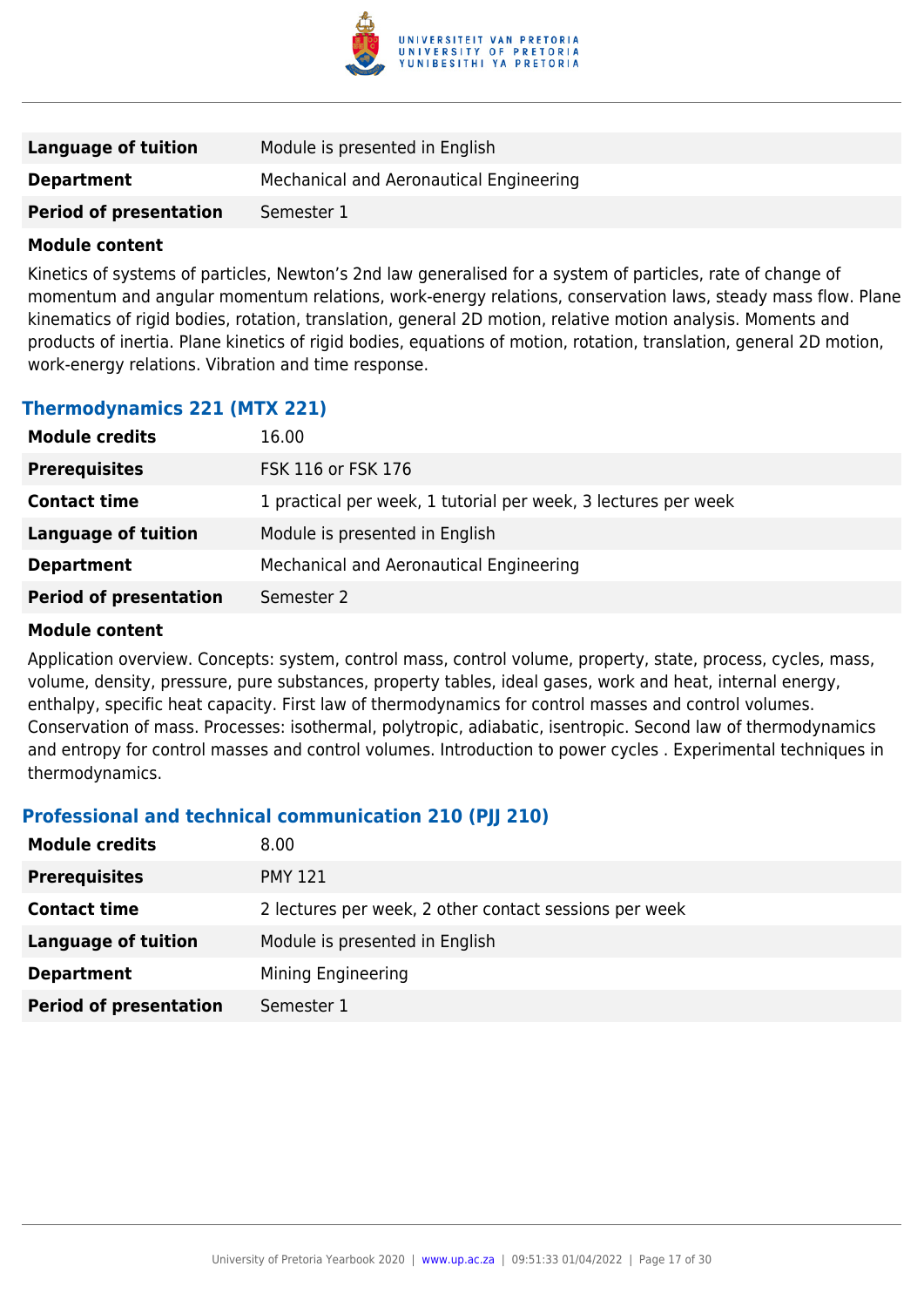

Communicate effectively, both orally and in writing, with engineering audiences and the community at large. Written communication as evidenced by: uses appropriate structure, use of modern or electronic communication methods; style and language for purpose and audience; uses effective graphical support; applies methods of providing information for use by others involved in engineering activity; meets the requirements of the target audience. Effective oral communication as evidenced by appropriate structure, style and language; appropriate visual materials; delivers fluently; meets the requirements of the intended audience. Audiences range from engineering peers, management and lay persons, using appropriate academic or professional discourse. Typed reports range from short (300-1 000 word plus tables diagrams) to long (10 000-15 000 words plus tables, diagrams, references and appendices), covering material at exit level. Methods of providing information include the conventional methods of the discipline, for example engineering drawings, as well as subject-specific methods.

# **Mining technology 220 (PMY 220)**

| <b>Module credits</b>         | 8.00                                                   |
|-------------------------------|--------------------------------------------------------|
| <b>Prerequisites</b>          | PJJ 210, MPR 213 GS                                    |
| <b>Contact time</b>           | 2 lectures per week, 2 other contact sessions per week |
| <b>Language of tuition</b>    | Module is presented in English                         |
| <b>Department</b>             | Mining Engineering                                     |
| <b>Period of presentation</b> | Semester 2                                             |

#### **Module content**

Various technologies are found within the mining industry ranging from simple modelling packages to expert level optimisation and implementation packages. This module introduce the terminology used in mining technology and software applications, explaining the applications and limitations of these. This module includes Computer aided Design (CAD) techniques, graphical systems, geological modelling and geostatistical evaluation, scheduling, optimisation and numerical modelling.

# **Surveying 220 (SUR 220)**

| <b>Module credits</b>         | 14.00                                                                |
|-------------------------------|----------------------------------------------------------------------|
| <b>Service modules</b>        | Faculty of Engineering, Built Environment and Information Technology |
| <b>Prerequisites</b>          | WTW 114 GS/WTW 134                                                   |
| <b>Contact time</b>           | 1 practical per week, 2 lectures per week                            |
| <b>Language of tuition</b>    | Module is presented in English                                       |
| <b>Department</b>             | Geography Geoinformatics and Meteorology                             |
| <b>Period of presentation</b> | Semester 2                                                           |

#### **Module content**

Adjustment and use of following instruments: Plane table, level, compass and theodolite. Elementary site surveying and leveling, tachometry. Definition of survey. Co-ordinate systems and bearing. Connections and polars. Methods of determining points. Elevation. Tachometry.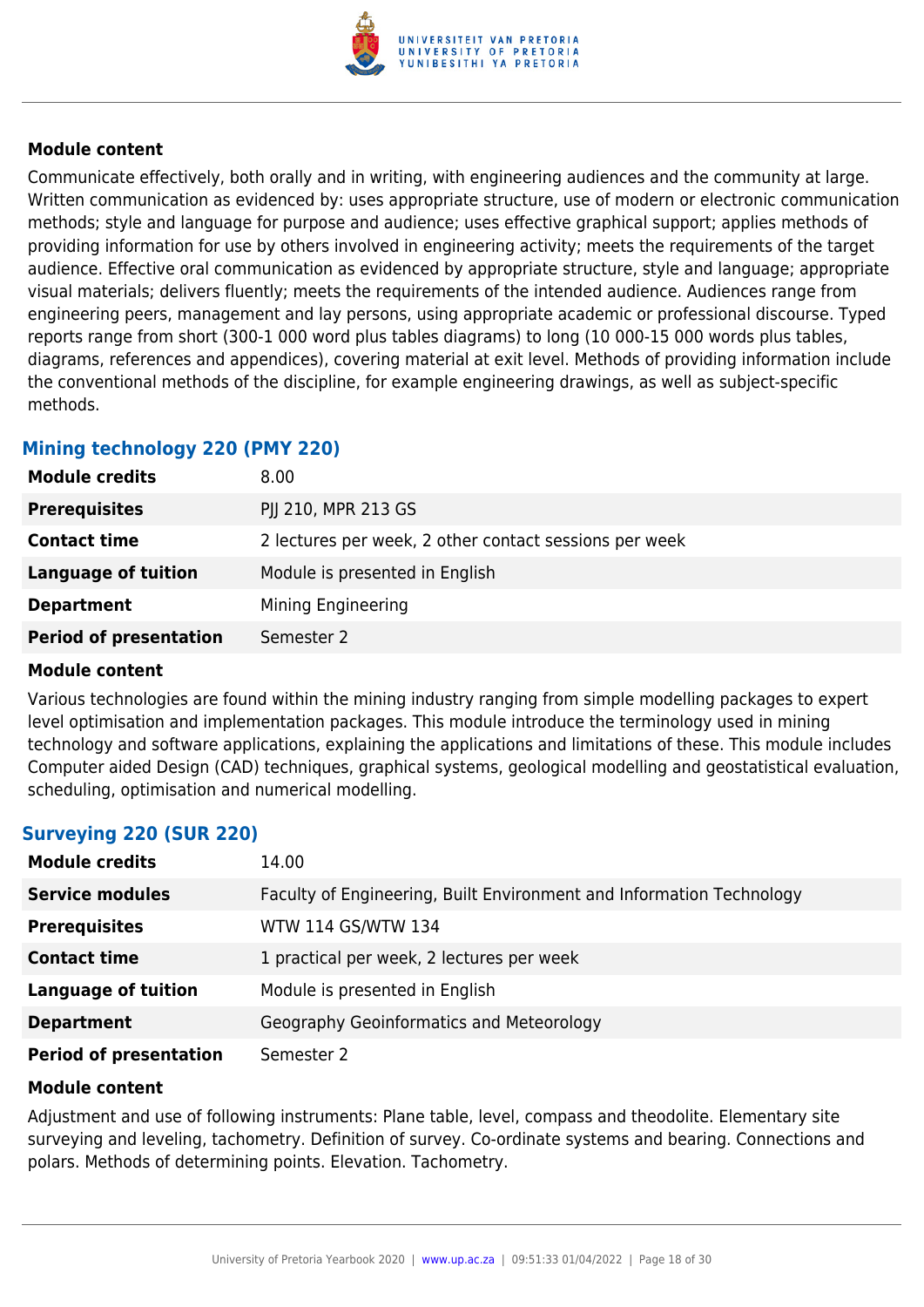

## **Strength of materials 210 (SWK 210)**

| <b>Module credits</b>         | 16.00                                                                                                                                                                                                                                  |
|-------------------------------|----------------------------------------------------------------------------------------------------------------------------------------------------------------------------------------------------------------------------------------|
| <b>Service modules</b>        | Faculty of Natural and Agricultural Sciences                                                                                                                                                                                           |
| <b>Prerequisites</b>          | Faculty of Engineering, Built Environment and Information Technology: SWK 122<br>and WTW 164 OR SWK 122, WTW 161 and WTW 168. Faculty of Natural and<br>Agricultural Sciences: SWK 122 and WTW 124 OR SWK 122, WTW 126 and WTW<br>128. |
| <b>Contact time</b>           | 2 tutorials per week, 4 lectures per week                                                                                                                                                                                              |
| Language of tuition           | Module is presented in English                                                                                                                                                                                                         |
| <b>Department</b>             | Civil Engineering                                                                                                                                                                                                                      |
| <b>Period of presentation</b> | Semester 1                                                                                                                                                                                                                             |

#### **Module content**

Stresses, strains and the mechanical properties of materials: Normal stress and shear stress, tension and compression, equilibrium in shear, factor of safety, design, shear strain, stress/strain diagram, Hooke's Law, Poisson's Ratio and the shear stress/strain diagram. Axial loads: Elastic deformation, displacements, statically determinate and indeterminate structures and thermal effects. Torsion: Torsion of circular bars and power transmission bending of straight members and composite beams. Transverse shear: Shear in straight members and shear flow. Combined loads: Thin walled pressure vessels and stresses as a result of combined loads. Stress transformation: Plane stress transformation, principle stresses, maximum values and stress variation in prismatic beams. Strain transformation: Plane strain transformation, principle strains, maximum values, strain gauges and rosettes and the relationship between E, G and µ. Design of beams from section characteristics. Deflection of beams: The elastic curve, integration method, Macaulay's method and superposition.

#### **Mathematics 238 (WTW 238)**

| <b>Module credits</b>         | 16.00                                                                |
|-------------------------------|----------------------------------------------------------------------|
| <b>Service modules</b>        | Faculty of Engineering, Built Environment and Information Technology |
| <b>Prerequisites</b>          | WTW 256 and WTW 258 GS                                               |
| <b>Contact time</b>           | 1 tutorial per week, 4 lectures per week                             |
| <b>Language of tuition</b>    | Module is presented in English                                       |
| <b>Department</b>             | <b>Mathematics and Applied Mathematics</b>                           |
| <b>Period of presentation</b> | Semester 2                                                           |

#### **Module content**

Linear algebra, eigenvalues and eigenvectors with applications to first and second order systems of differential equations. Sequences and series, convergence tests. Power series with applications to ordinary differential equations with variable coefficients. Fourier series with applications to partial differential equations such as potential, heat and wave equations.

#### **Differential equations 256 (WTW 256)**

| <b>Module credits</b> | 8.00 |
|-----------------------|------|
|                       |      |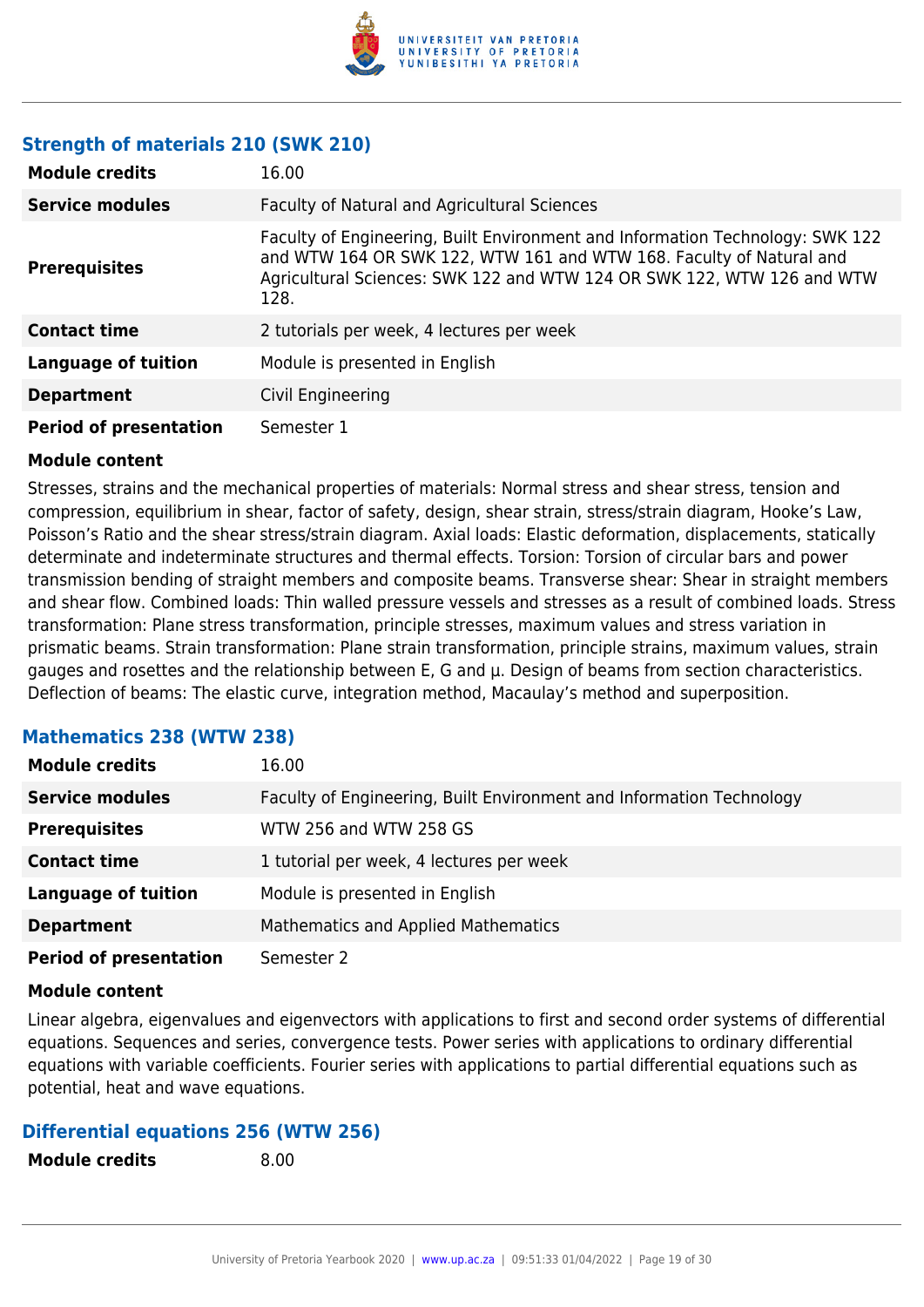

| <b>Service modules</b>        | Faculty of Engineering, Built Environment and Information Technology |
|-------------------------------|----------------------------------------------------------------------|
| <b>Prerequisites</b>          | WTW 158 and WTW 164                                                  |
| <b>Contact time</b>           | 1 tutorial per week, 2 lectures per week                             |
| <b>Language of tuition</b>    | Module is presented in English                                       |
| <b>Department</b>             | Mathematics and Applied Mathematics                                  |
| <b>Period of presentation</b> | Semester 1                                                           |

Theory and solution methods for linear differential equations as well as for systems of linear differential equations. Theory and solution methods for first order non-linear differential equations. The Laplace transform with application to differential equations. Application of differential equations to modelling problems.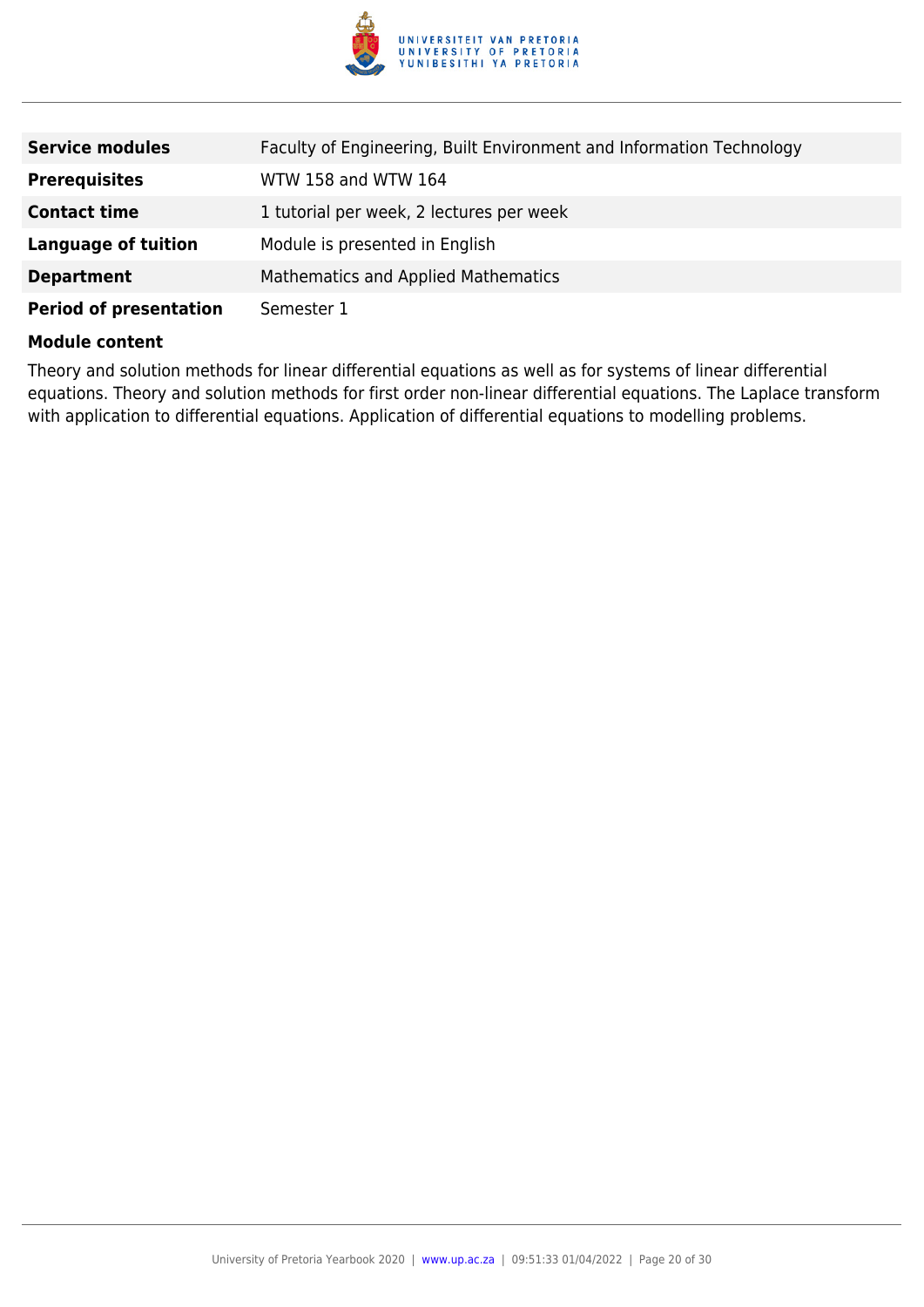

# Curriculum: Year 4

**Minimum credits: 144**

# **Core modules**

# **Engineering management 310 (BSS 310)**

| <b>Module credits</b>         | 8.00                               |
|-------------------------------|------------------------------------|
| <b>Prerequisites</b>          | No prerequisites.                  |
| <b>Contact time</b>           | 3 lectures per week                |
| Language of tuition           | Module is presented in English     |
| <b>Department</b>             | Industrial and Systems Engineering |
| <b>Period of presentation</b> | Semester 1                         |

#### **Module content**

The purpose of this module is to develop knowledge and understanding of engineering management principles and economic decision-making so that students can design, manage, evaluate and participate in engineering projects in the workplace. As such elements from engineering economics, project management and systems engineering are combined.

This module develops and assesses the students' competence in terms of ECSA Exit Level Outcome 11 relating to Engineering Management.

# **Geology for engineering 256 (GLY 256)**

| <b>Module credits</b>         | 16.00                                                                 |
|-------------------------------|-----------------------------------------------------------------------|
| <b>Prerequisites</b>          | Only for BEng Mining Engineering and BEng Civil Engineering students. |
| <b>Contact time</b>           | 1 practical per week, 4 lectures per week                             |
| Language of tuition           | Module is presented in English                                        |
| <b>Department</b>             | Geology                                                               |
| <b>Period of presentation</b> | Semester 1                                                            |

#### **Module content**

This module is given to Mining and Civil Engineering students, focused on the practical application of basic geological principles to engineering problems. The course covers basic rock identification, principles of stratigraphy and landscape formation, and engineering applications of geology such as mining, slope stability, and civil applications. Practicals cover geological maps and profiles, as well as basic rock identification.

# **Engineering activity and group work 320 (MIA 320)**

| <b>Module credits</b> | 8.00                                                                                  |
|-----------------------|---------------------------------------------------------------------------------------|
| <b>Prerequisites</b>  | (BSS 310), (CJJ 310) or (EJJ 210) or (BJJ 210) or (MJJ 210) or (NJJ 210) or (PJJ 210) |
| <b>Contact time</b>   | 1 other contact session per week, 2 lectures per week                                 |
| Language of tuition   | Module is presented in English                                                        |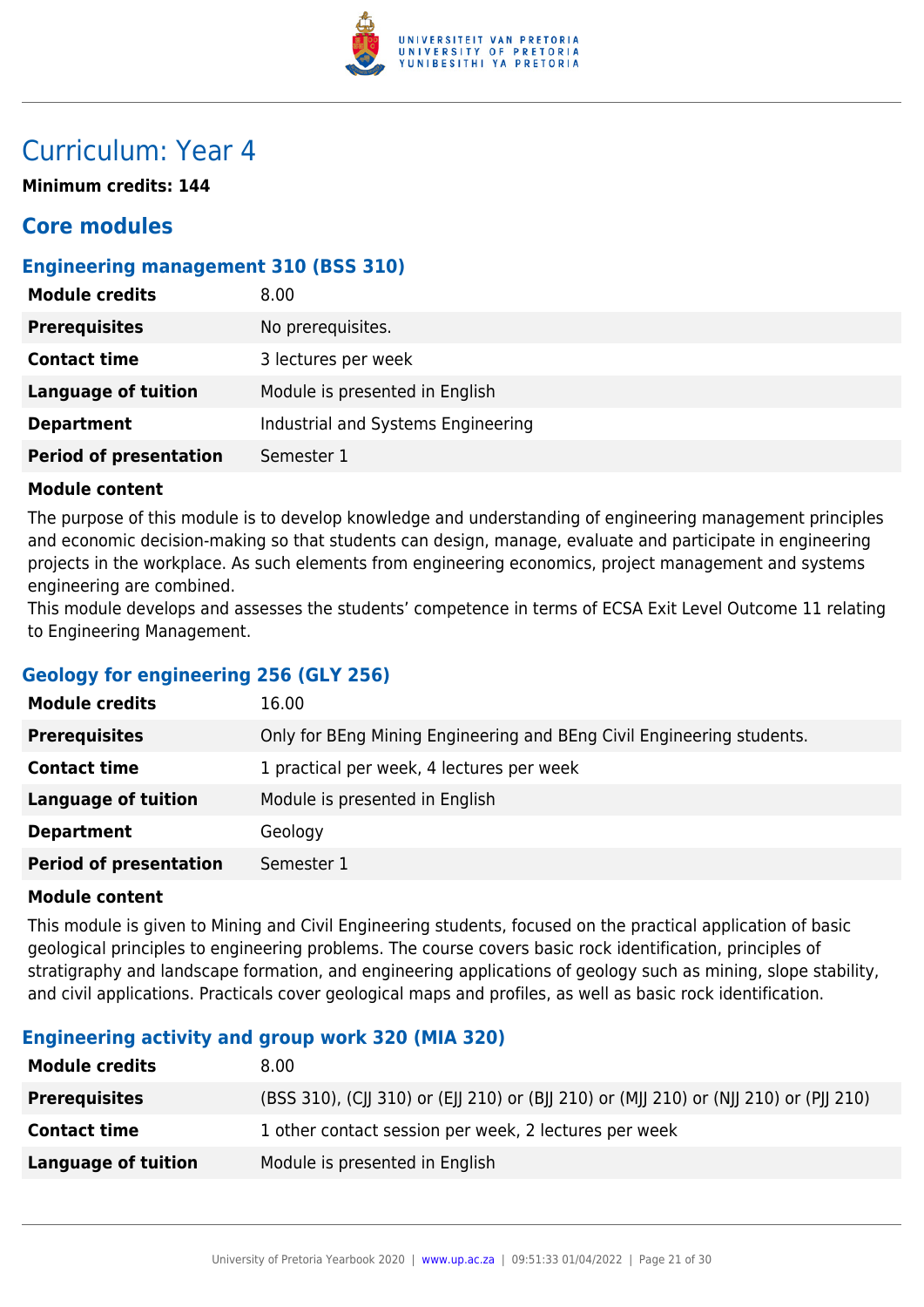

**Department** Mechanical and Aeronautical Engineering

#### **Period of presentation** Semester 2

#### **Module content**

Two exit learning outcomes (ELO) of ECSA are addressed and each must be passed in the same semester. ELO7: Demonstrate critical awareness of the impact of engineering activity on the social, industrial and physical environment. The history of engineering globally and in South Africa. Most important engineering projects globally and in South Africa. The impact of technology on society. Occupational and public health and safety. Occupational Health and Safety Act. Impacts on the physical environment. The personal, social, cultural values and requirements of those affected by engineering activity. The combination of social, workplace (industrial) and physical environmental factors are appropriate to the discipline of the qualification. ELO8: Demonstrate competence to work effectively on a small project as an individual, in teams and in multidisciplinary environments. Identifies and focuses on objectives. Works strategically. Executes tasks effectively. Delivers completed work on time. Effective team work: Makes individual contribution to team activity; performs critical functions; enhances work of fellow team members; benefits from support of team members; communicates effectively with team members; delivers completed work on time. Multidisciplinary work by the following: Acquires a working knowledge of co-workers' discipline; uses a systems engineering approach; communicates across disciplinary boundaries. Report and presentation on team project. Tasks require co-operation across at least one disciplinary boundary. Students acquire a working knowledge of co-workers discipline. Students communicate between disciplinary boundaries.

# **Fluid mechanics 310 (MTV 310)**

| <b>Module credits</b>         | 16.00                                     |
|-------------------------------|-------------------------------------------|
| <b>Prerequisites</b>          | No prerequisites.                         |
| <b>Contact time</b>           | 1 practical per week, 3 lectures per week |
| Language of tuition           | Module is presented in English            |
| <b>Department</b>             | Mechanical and Aeronautical Engineering   |
| <b>Period of presentation</b> | Semester 1                                |

#### **Module content**

Introduction: Liquids and gases, pressure, viscosity, temperature. Fluid statics and pressure measurement. Introduction to control volume method for mass, momentum and energy conservation. Bernoulli equation. Differential approach: Navier-Stokes and continuity equations. Similarity and dimensional analysis. Flow in pipes and channels: friction coefficients and Reynolds number, pressure drop; laminar, turbulent and transitional flow. Flow over bodies: drag and lift. Experimental techniques in fluid mechanics.

#### **Minerals processing 310 (NMP 310)**

| <b>Module credits</b>      | 16.00                                           |
|----------------------------|-------------------------------------------------|
| <b>Prerequisites</b>       | No prerequisites.                               |
| <b>Contact time</b>        | 3 lectures per week, 4 practicals per week      |
| <b>Language of tuition</b> | Module is presented in English                  |
| <b>Department</b>          | Materials Science and Metallurgical Engineering |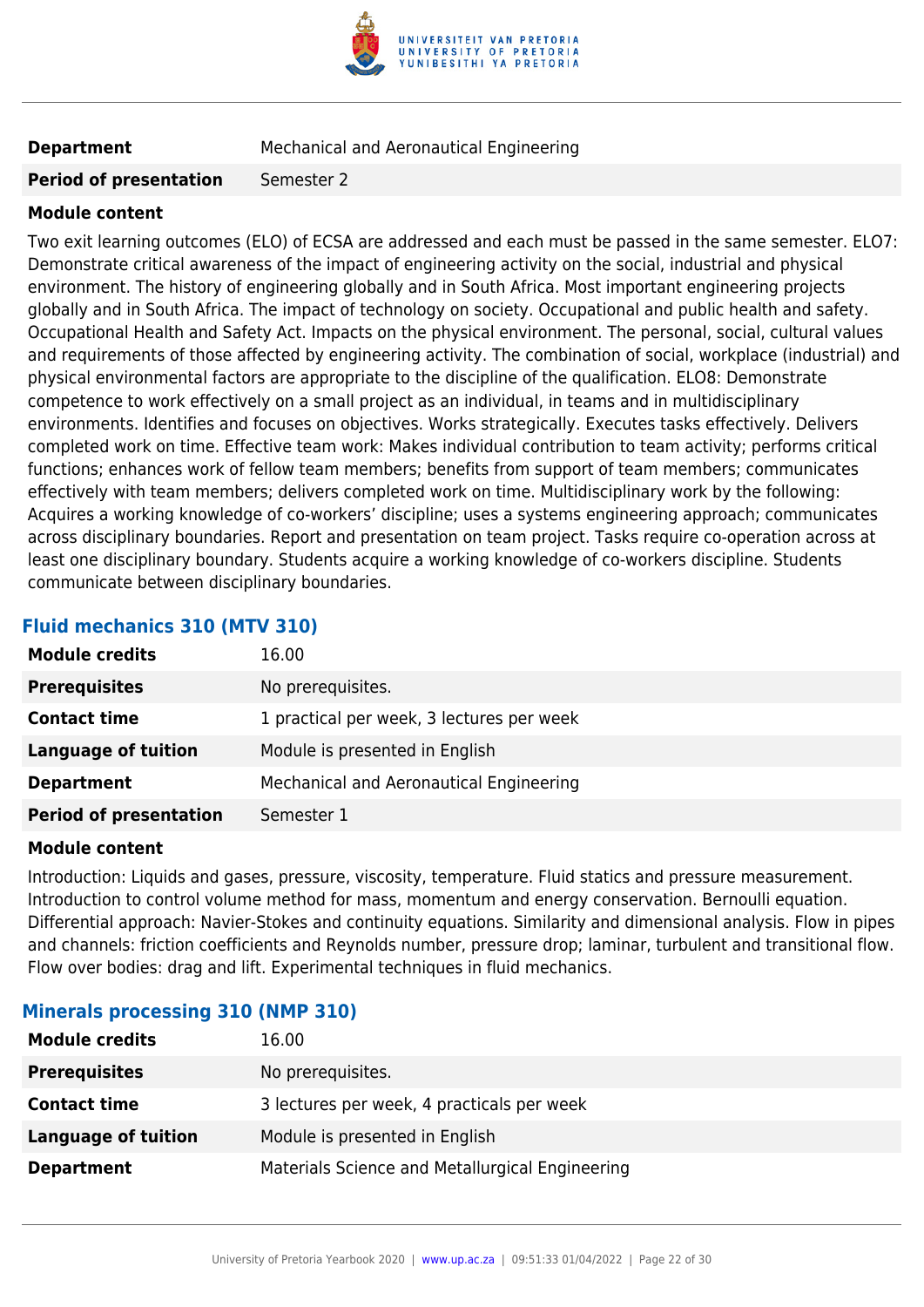

#### **Period of presentation** Semester 1

#### **Module content**

Minerals processing in perspective (economic importance, economic nature of mineral deposits, mineral properties and analysis, mineral processing functions). Liberation analysis (importance and measurement of liberation; particle size analysis). Comminution (theories and principles, crushers, grinding mills). Screening and classification (industrial screening, cyclones). Concentration processes (gravity concentration, dense medium concentration). Froth flotation.

## **Basic mine ventilation engineering 321 (PEE 321)**

| <b>Module credits</b>         | 8.00                                      |
|-------------------------------|-------------------------------------------|
| <b>Prerequisites</b>          | <b>MTV 310 GS</b>                         |
| <b>Contact time</b>           | 2 lectures per week, 2 tutorials per week |
| <b>Language of tuition</b>    | Module is presented in English            |
| <b>Department</b>             | Mining Engineering                        |
| <b>Period of presentation</b> | Semester 2                                |
|                               |                                           |

#### **Module content**

Mine ventilation methods; primary and secondary ventilation methods, ventilation strategies for coal and hard rock mining environments including base metal mines. Mine development ventilation methods, mine air control, different types of fans including fan performances and air dilution calculations.

# **Surface mining 311 (PMY 311)**

| <b>Module credits</b>         | 16.00                                     |  |
|-------------------------------|-------------------------------------------|--|
| <b>Prerequisites</b>          | <b>PMY 220 GS</b>                         |  |
| <b>Contact time</b>           | 2 tutorials per week, 3 lectures per week |  |
| <b>Language of tuition</b>    | Module is presented in English            |  |
| <b>Department</b>             | Mining Engineering                        |  |
| <b>Period of presentation</b> | Semester 1                                |  |

#### **Module content**

Surface mining methods: Introduction, classification of ore reserves and terminology. Earth moving: Loading shovels and methods, haulage trucks, productivity and tires, introduction to bucket wheel excavators, conveyor systems and in-pit crushers, in-pit crushing-conveying system, application of draglines and terminology. Introduction to mine planning, mine development phases, block modelling, methods of sequencing, stripping ratios and breakeven ratios. Introduction to mining environment, rehabilitation and closure, integrated environmental management, environmental impact studies, water management and rehabilitation planning and costing.

#### **Mining 320 (PMY 320)**

| <b>Module credits</b> | 16.00            |
|-----------------------|------------------|
| <b>Prerequisites</b>  | PMY 311, PPY 220 |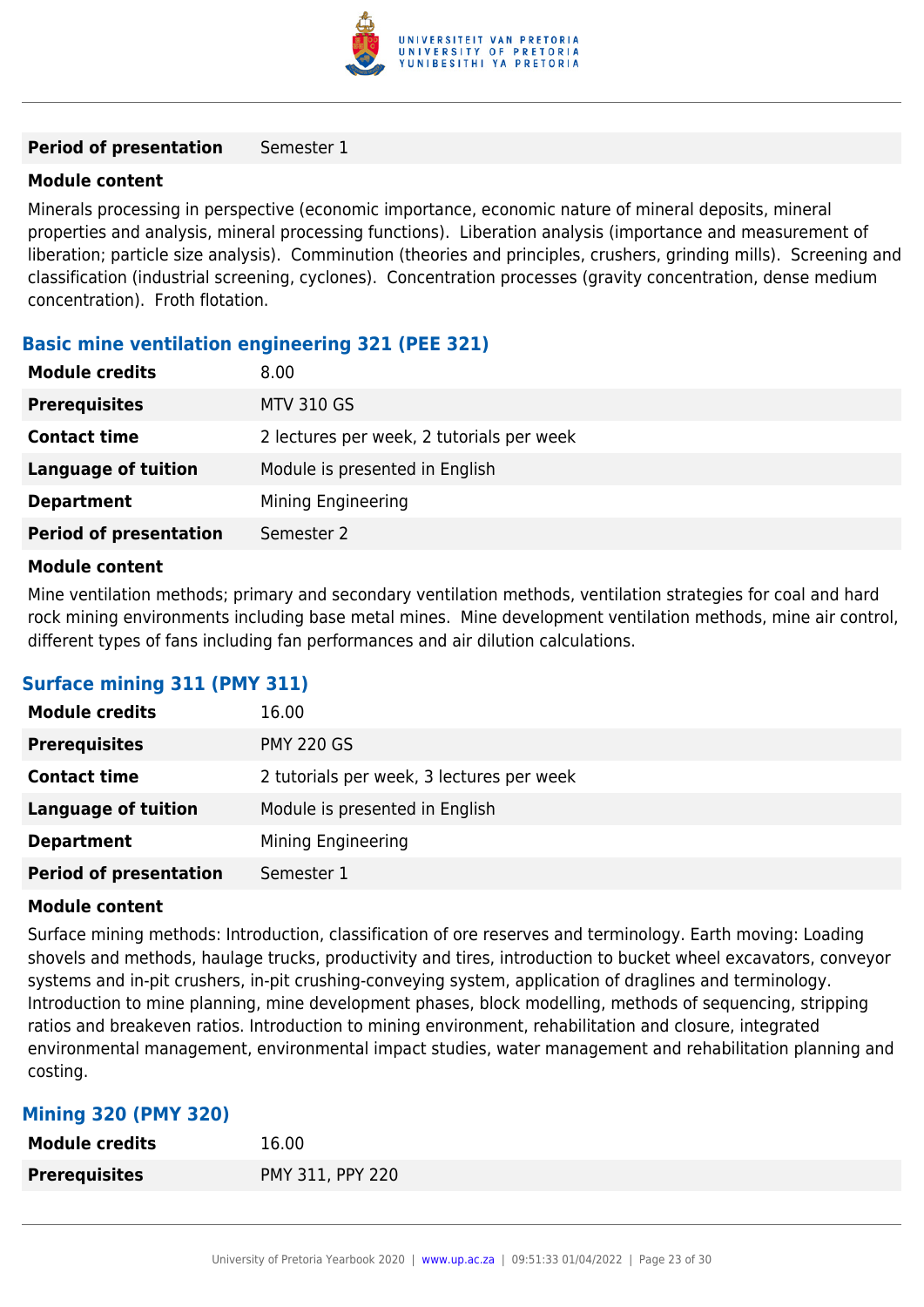

| <b>Contact time</b>           | 2 tutorials per week, 3 lectures per week |  |
|-------------------------------|-------------------------------------------|--|
| Language of tuition           | Module is presented in English            |  |
| <b>Department</b>             | Mining Engineering                        |  |
| <b>Period of presentation</b> | Semester 2                                |  |

Mining 320 provides an overview of mining by covering the following subject-matter: history of mining in South Africa, underground mining systems, and a brief overview of mine environmental control and mine strata control. Then the module covers general mine layouts, mine plan reading, mine surveying, electricity supply, transport systems, water management systems, and mine fires. This feat is achieved through the study of various mining methods and case studies.

## **Industrial excursions 300 (PNB 300)**

| <b>Module credits</b>         | 8.00                           |
|-------------------------------|--------------------------------|
| <b>Prerequisites</b>          | No prerequisites.              |
| <b>Contact time</b>           | 3 practicals per week          |
| <b>Language of tuition</b>    | Module is presented in English |
| <b>Department</b>             | Mining Engineering             |
| <b>Period of presentation</b> | Semester 1                     |
|                               |                                |

#### **Module content**

The mining industry requires that students are exposed to the mining industry by visiting a collection of mines with the purpose of familiarising them with current trends in mining practice and mining methods. This module hopes to provide a "snapshot" of the mining industry as it is at the time of the tour. This tour requires attendance and participation in five one-day visits to mines. The excursions are organised during the first semester of the third year, and take place during the July recess at the end of the semester. Students must, before the second semester commences, submit a group report on the visits during the second semester.

# **Experiential training 320 (PPY 320)**

| <b>Module credits</b>         | 16.00                          |
|-------------------------------|--------------------------------|
| <b>Prerequisites</b>          | No prerequisites.              |
| Language of tuition           | Module is presented in English |
| <b>Department</b>             | Mining Engineering             |
| <b>Period of presentation</b> | Semester 2                     |

#### **Module content**

The mining industry requires students to become exposed to mining by working on mines during the December recess period at the end of the second academic year. The student is required to work for a minimum period of six weeks on a mine, and then compile a report on the work completed for submission at a prescribed date in the first semester of the third academic year.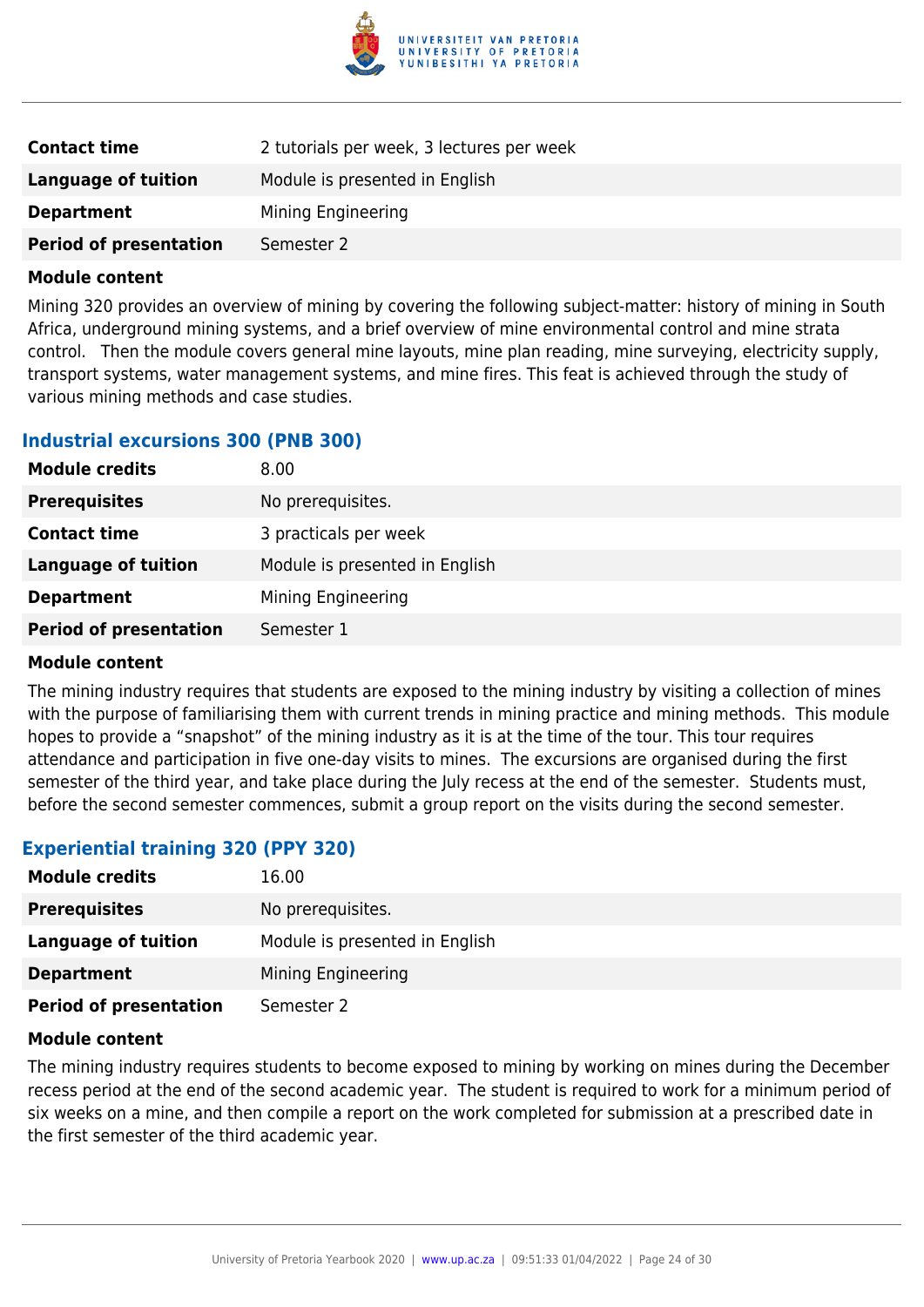

#### **Rock breaking 321 (PRX 321)**

| <b>Module credits</b>         | 16.00                                     |  |
|-------------------------------|-------------------------------------------|--|
| <b>Prerequisites</b>          | <b>MTX 221 GS</b>                         |  |
| <b>Contact time</b>           | 2 tutorials per week, 3 lectures per week |  |
| <b>Language of tuition</b>    | Module is presented in English            |  |
| <b>Department</b>             | Mining Engineering                        |  |
| <b>Period of presentation</b> | Semester 2                                |  |

#### **Module content**

The importance of improved safety standards, cost effectiveness and productivity has driven technical mining personnel to examine all facets of their operations. Increasingly, it has been realized that an efficient drilling and blasting program will impact positively throughout the mining operation, from loading to maintenance, hauling to crushing, ground support to scaling and grade control to recover with an invariable increase in the overall profitability through technical advanced projects. Through the safe, efficient and innovative use of explosives for rock breaking the mining engineer will make a positive contribution to the overall mining operation. Due to the nature of the topics discussed in this module, a number of case studies are used to emphasise the safe handling, application and destruction of explosives. The Mine Health and Safety Act is dealt with and the Explosives Act receives specific attention. The module also covers aspects of non-explosive rock breaking and cutting.

# **Introduction to project 321 (PSC 321)**

| <b>Module credits</b>         | 8.00                                     |
|-------------------------------|------------------------------------------|
| <b>Prerequisites</b>          | <b>PNB 300</b>                           |
| <b>Contact time</b>           | 1 tutorial per week, 2 lectures per week |
| <b>Language of tuition</b>    | Module is presented in English           |
| <b>Department</b>             | Mining Engineering                       |
| <b>Period of presentation</b> | Semester 2                               |

#### **Module content**

Reporting technical information: typical report structure, literature survey, data presentation (tables, graphs, diagrams), referencing, presenting results, conclusions, and recommendations. Identification of a suitable subject for the Final Year Project. Planning of project execution.

# **Module credits** 16.00 **Prerequisites** SWK 210 **Contact time** 2 tutorials per week, 3 lectures per week **Language of tuition** Module is presented in English **Department** Mining Engineering **Period of presentation** Semester 2

#### **Strata control 310 (PSZ 310)**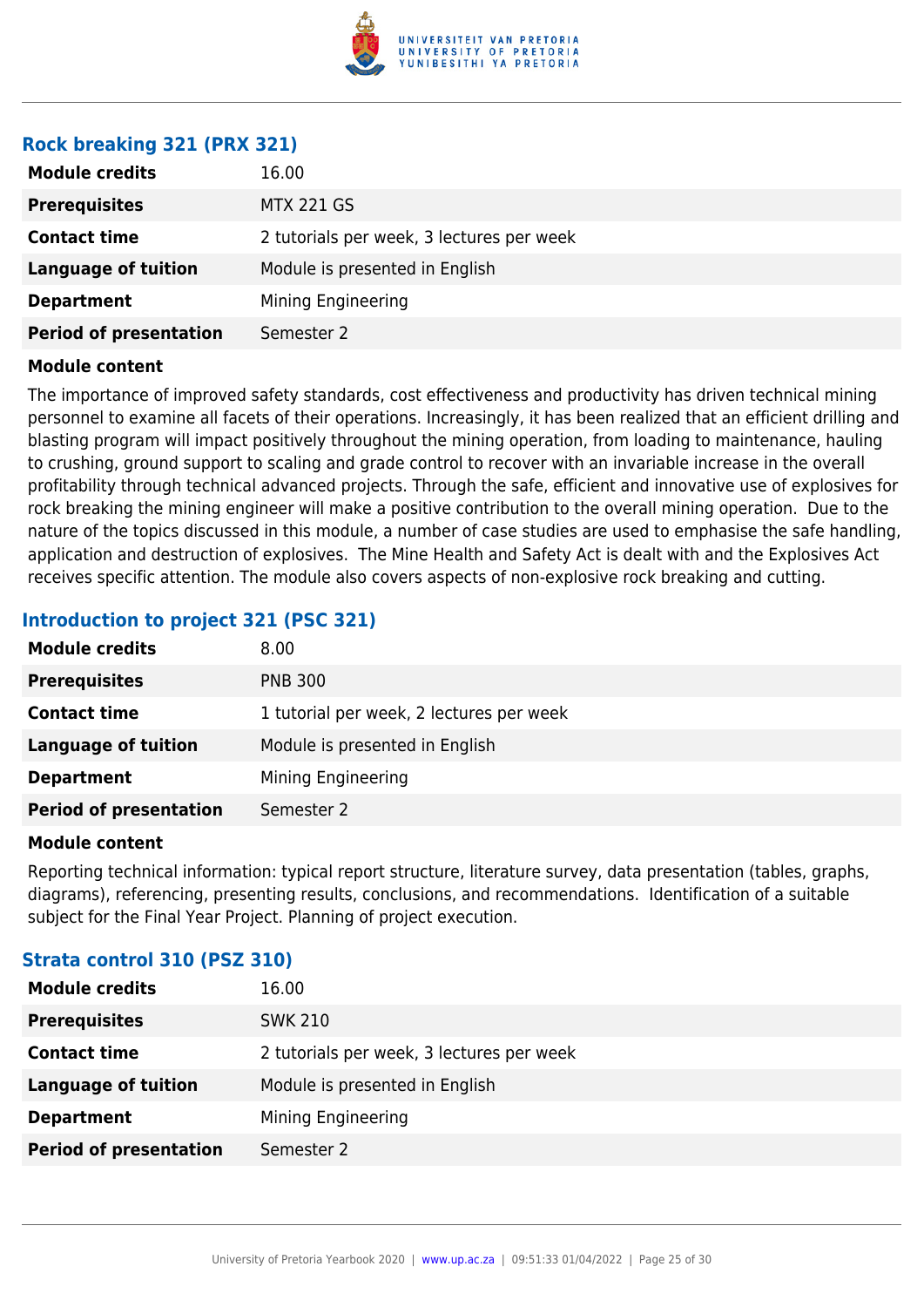

Three dimensional stress and strain tensors and linear elasticity. The state of stress in the earth's crust. Rock material and rock mass failure criteria. The response of the rock mass to underground excavations, energy release rate and excess shear stress. Mining induced seismicity, rock bursts and measures to minimise mining induced seismicity so as to improve SHE.

Geotechnics include understanding discontinuities in rock mass, stereo nets, cohesion and friction. Rock behaviour pertaining to excavations, understanding plane, circular and wedge failures, Rock slope safety factors. Slope stabilisation, neutral line theory, effects of water in a slope, monitoring of slopes and instruments available for slope stability monitoring, Risk concepts pertaining to slopes and a case study is discussed. Aspects of the Mine Health and Safety Act are also dealt with.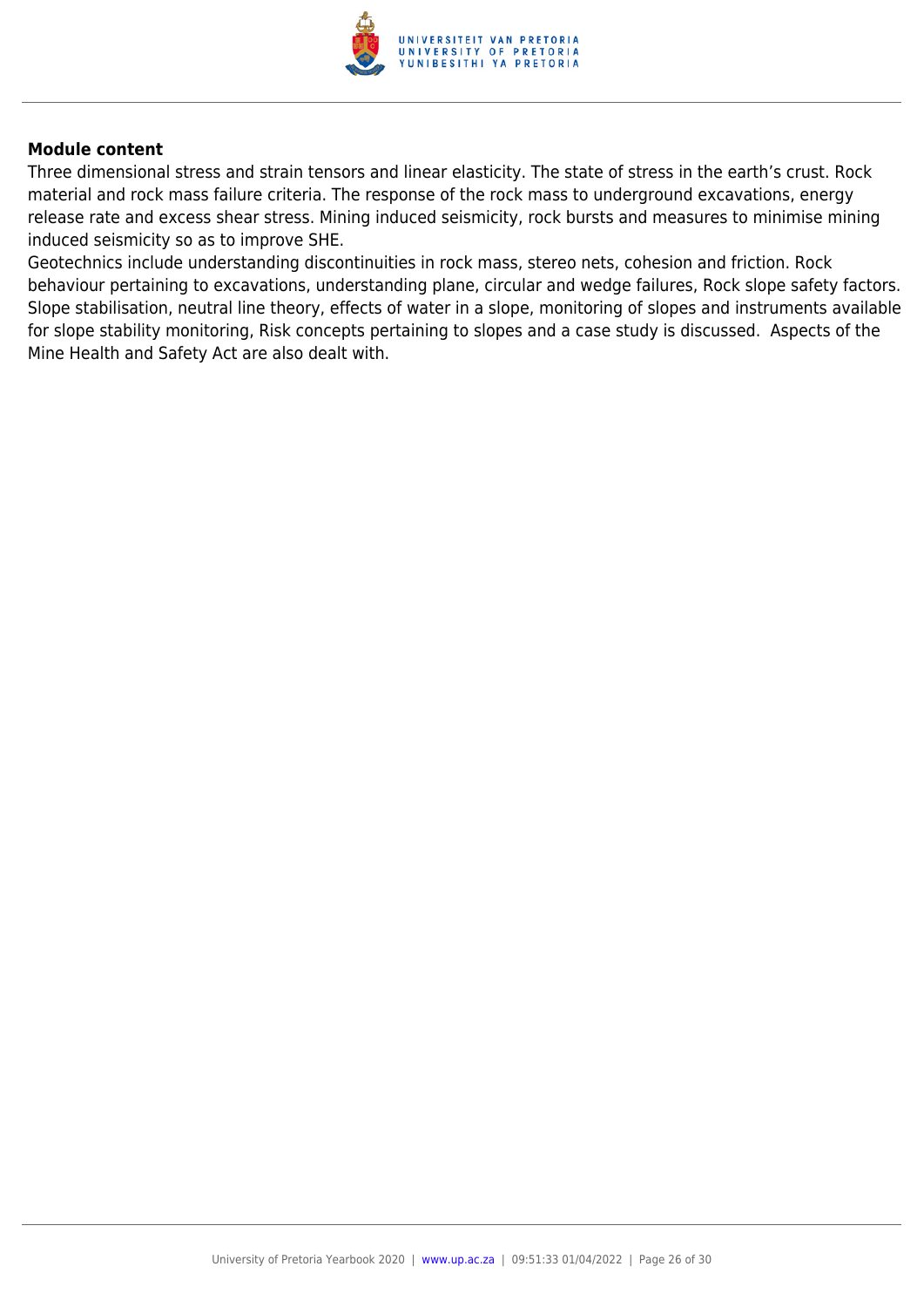

# Curriculum: Final year

**Minimum credits: 138**

# **Core modules**

# **Geodynamics and ore formation 352 (GLY 352)**

| <b>Module credits</b>         | 18.00                                      |
|-------------------------------|--------------------------------------------|
| <b>Prerequisites</b>          | <b>GLY 256</b>                             |
| <b>Contact time</b>           | 2 practicals per week, 4 lectures per week |
| Language of tuition           | Module is presented in English             |
| <b>Department</b>             | Geology                                    |
| <b>Period of presentation</b> | Quarter 3                                  |

#### **Module content**

This module is offered to mining engineering students, and addresses the processes that formed mineral deposits, and the geological approach to exploiting such deposits. The module covers the principles of oreforming processes and geological environments of ore formation, ore classification schemes, the geometry and geostatistical evaluation of ore bodies, the principles of rock deformation, stress, strain and rheology, joints, fault systems, folds and interference folding, tectonic fabrics, shear zones, and progressive deformation. The practicals cover the identification and classification of ore deposits, and the recognition and mitigation of geologically related mining hazards such as faults, shears and folding.

# **Engineering professionalism 410 (IPI 410)**

| <b>Module credits</b>         | 8.00                                                  |  |
|-------------------------------|-------------------------------------------------------|--|
| <b>Prerequisites</b>          | No prerequisites.                                     |  |
| <b>Contact time</b>           | 1 other contact session per week, 2 lectures per week |  |
| <b>Language of tuition</b>    | Module is presented in English                        |  |
| <b>Department</b>             | Engineering and Technology Management                 |  |
| <b>Period of presentation</b> | Semester 1                                            |  |

#### **Module content**

Requirements to maintain continued competence and to keep abreast of up-to date tools and techniques. ECSA code of conduct, Continuing Professional Development, ECSA outcomes, ECSA process and reasons for registration as CEng and PrEng. Displays understanding of the system of professional development. Accepts responsibility for own actions. Displays judgment in decision making during problem solving and design. Limits decision making to area of current competence. Reason about and make judgment on ethical aspects in case study context. Discerns boundaries of competence in problem solving and design. Case studies typical of engineering practice situations in which the graduate is likely to participate.

# **Mine ventilation engineering 410 (PEE 410)**

**Module credits** 8.00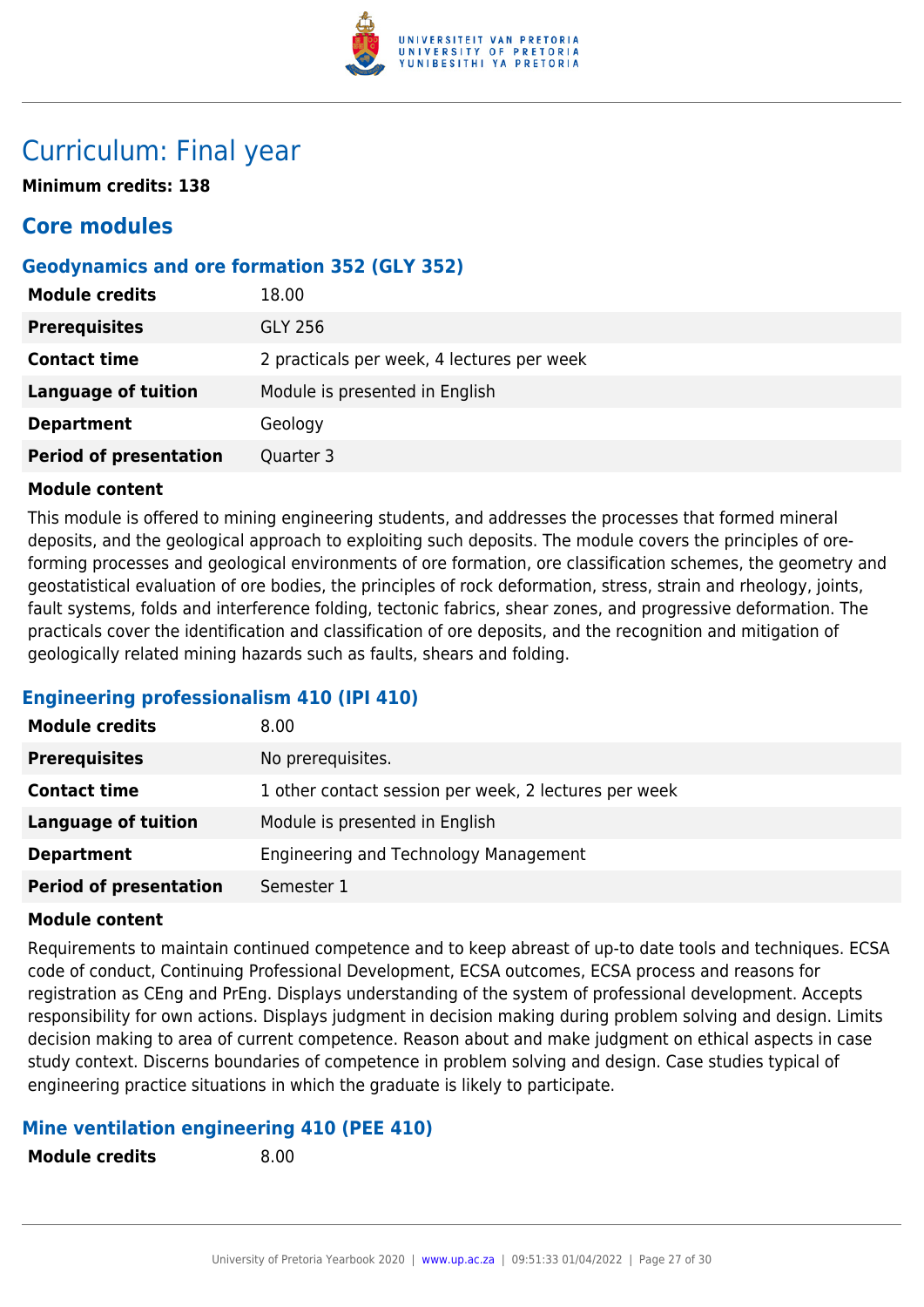

| <b>Prerequisites</b>          | <b>PEE 321</b>                            |  |
|-------------------------------|-------------------------------------------|--|
| <b>Contact time</b>           | 2 lectures per week, 2 tutorials per week |  |
| <b>Language of tuition</b>    | Module is presented in English            |  |
| <b>Department</b>             | Mining Engineering                        |  |
| <b>Period of presentation</b> | Semester 1                                |  |

Refrigeration: Elementary refrigeration principles, including concepts and methods, chilled water systems, including cooling distribution methods. Elementary mine ventilation planning, basic planning parameters and elementary mine ventilation economics and the impact of incorrect design and applications on safety and health. Mine gases, their origin and gas/coal dust explosions. Aspects of the Mine Health and Safety act are also dealt with.

#### **Mine evaluation 410 (PMW 410)**

| <b>Module credits</b>         | 16.00                                     |  |
|-------------------------------|-------------------------------------------|--|
| <b>Prerequisites</b>          | No prerequisites.                         |  |
| <b>Contact time</b>           | 2 tutorials per week, 3 lectures per week |  |
| <b>Language of tuition</b>    | Module is presented in English            |  |
| <b>Department</b>             | Mining Engineering                        |  |
| <b>Period of presentation</b> | Semester 1                                |  |

#### **Module content**

The objective is for the student to understand fundamental economic theory pertaining to the mineral and mining industry and its overall effects on the broader South African economy. The student will be able to interpret and understand company annual results. The student should be able to understand and apply the SAMREC/SAMVAL code during the evaluation and classification of resources and reserves. The student should understand the effect of supply and demand pertaining to the mineral and mining industry (micro and macroeconomic factors). To understand the unique aspects related to marketing of minerals with reference to the cyclic nature of the industry. Apply economic and engineering reasoning to specific problems in the minerals and mining industry so as to analyse and interpret the opportunities and threats facing this industry. To understand and apply the fundamentals of technical mine valuation, including mineral rights, prospecting methods, sampling, mass and mineral content of ore as well as management and control factors. The latter include controlling and managing of widths, stoping width versus tramming and milling width, ore dilution, mine call factor and cut-off grade.

|  | <b>Mining 410 (PMY 410)</b> |
|--|-----------------------------|
|--|-----------------------------|

| <b>Module credits</b>      | 16.00                                                           |
|----------------------------|-----------------------------------------------------------------|
| <b>Prerequisites</b>       | PRX 321, PME 320, PMY 320, Finalists only                       |
| <b>Contact time</b>        | 1 tutorial per week, 2 practicals per week, 3 lectures per week |
| <b>Language of tuition</b> | Module is presented in English                                  |
| <b>Department</b>          | Mining Engineering                                              |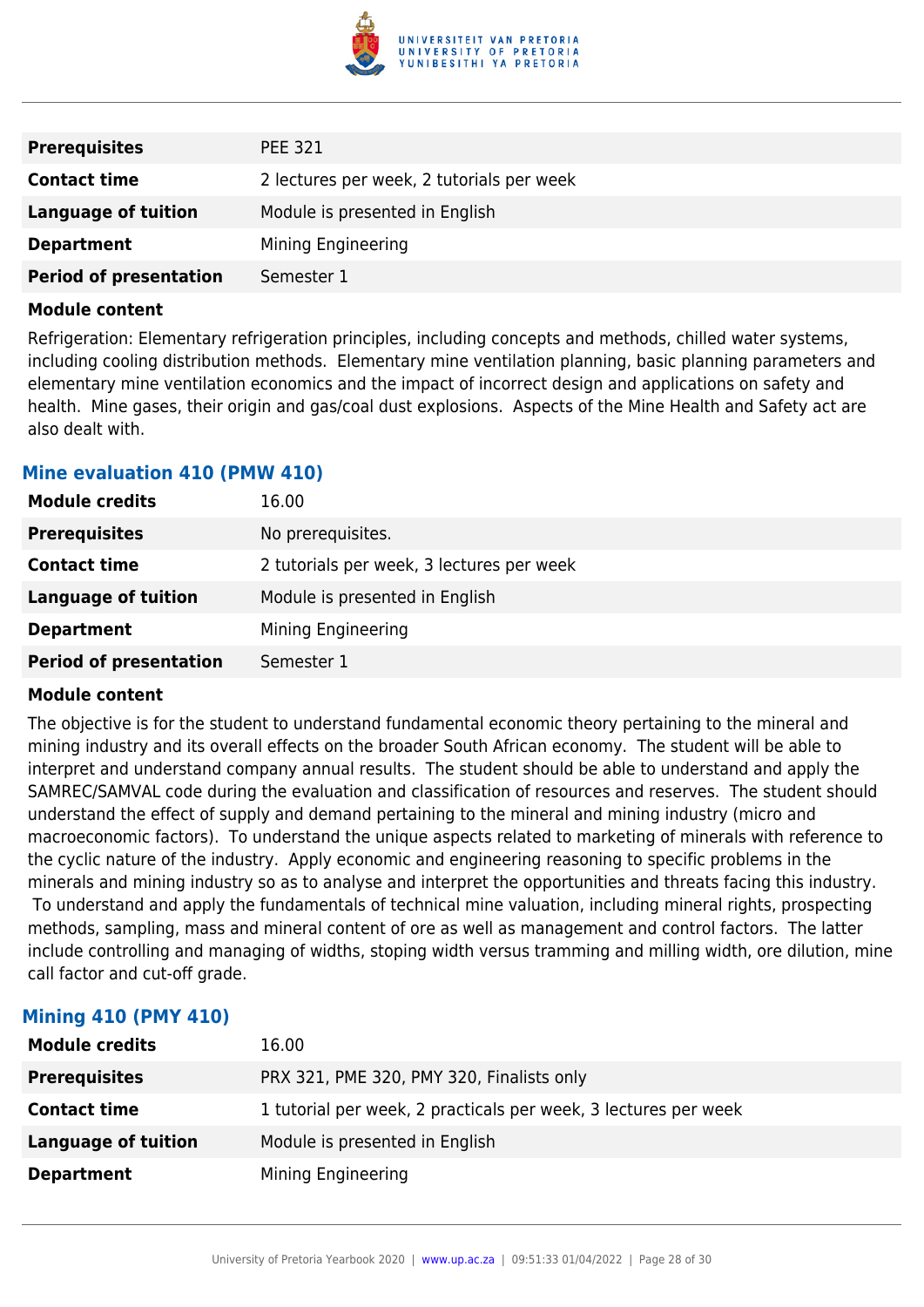

#### **Period of presentation** Semester 1

#### **Module content**

Specific mining techniques. Shafts: Types, methods and equipment for sinking; economic considerations. Tunneling: Design, development techniques and equipment. Design and construction of large excavation. Design, construction, reinforcing and repair of ore passes. Fires in gold and coal mines: Causes, prevention, detection, combating and insurance. Flooding: Water sources, results, dangers, sealing and control.

#### **Mine operational risk management 423 (PMY 423)**

| <b>Module credits</b>         | 8.00                                             |
|-------------------------------|--------------------------------------------------|
| <b>Prerequisites</b>          | No prerequisites.                                |
| <b>Contact time</b>           | 1 discussion class per week, 2 lectures per week |
| <b>Language of tuition</b>    | Module is presented in English                   |
| <b>Department</b>             | Mining Engineering                               |
| <b>Period of presentation</b> | Semester 2                                       |

#### **Module content**

Selected topics in operational risk management; Introduction and context; Risk management concepts, words, and models; Risk assessment principles; Human factors; Leading practice; Layered risk management (including identification, assessment and control); Scoping risk assessment; Integrating outcomes into the business; ORM journey tool; Line management and OR; Safety and mineral Statistical Structures and Codes; Legal aspects.

#### **Mine design and research 422 (PMZ 422)**

| <b>Module credits</b>         | 32.00                                              |
|-------------------------------|----------------------------------------------------|
| <b>Prerequisites</b>          | PMY 410, PSZ 410, PEE 410. PNB 400, Finalists only |
| <b>Contact time</b>           | 4 lectures per week                                |
| Language of tuition           | Module is presented in English                     |
| <b>Department</b>             | Mining Engineering                                 |
| <b>Period of presentation</b> | Semester 2                                         |

#### **Module content**

This module entails the completion of an engineering project from concept to delivery. The student must demonstrate mastery of a mining engineering project. The module focuses on the formulation of a mining engineering problem, the development of appropriate extraction methodologies, project planning and management and then completion of a technical project of a given nature, scope and complexity. Students are required to design a mine at the conceptual business case level. Students are given a surface plan and borehole data from which they have to design a mine in teams of 3 – 5 students. They have access to a mining engineer in industry to assist with advice. The design has to incorporate a market analysis, layout design, working method, surface layout, environmental impacts and financial analysis. The design is submitted in book form and each team member has to do a presentation of the design.